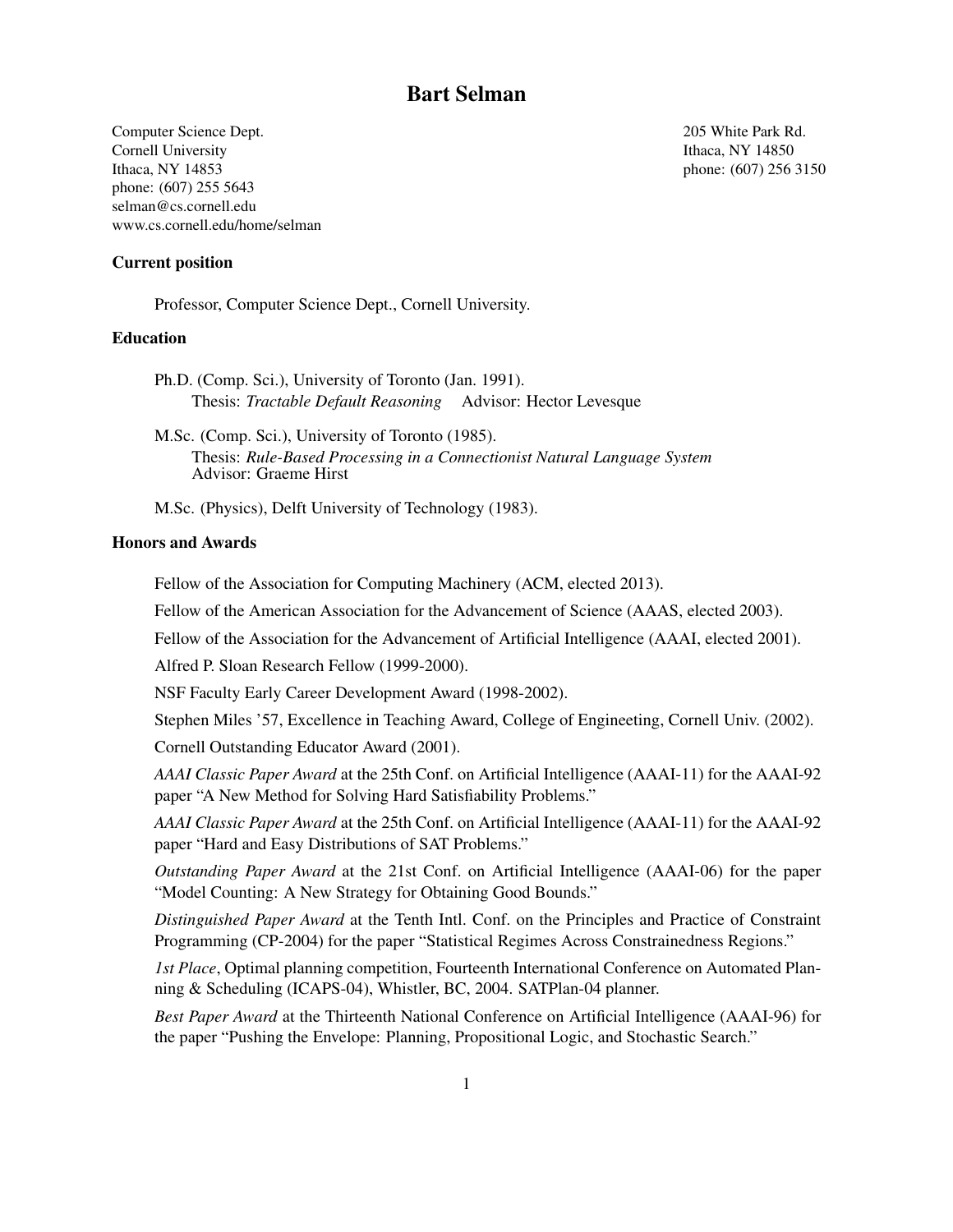*Best Paper Award* at the Tenth National Conference on Artificial Intelligence (AAAI-92) for the paper "Hard and Easy Distributions of SAT Problems."

*Best Paper Award* at the First International Conference on Knowledge Representation and Reasoning (KR-89) for the paper "Hard Problems for Simple Default Logics."

*Best Paper Award* at the Conf. of the Canadian Society for the Comp. Studies of Intelligence (CSCSI-88) for the paper "The Complexity of Model-Preference Default Theories."

*Honorable Mention, Best Paper Award* at the Eleventh National Conference on Artificial Intelligence (AAAI-93), Washington, DC, 1993, for "Reasoning With Characteristic Models."

*Runner-up for the FOLLI Prize*, for the paper entitled "Critical Behavior in the Satisfiability of Random Boolean Expressions." *Science*, Vol. 264, 1994.

co-Chair, AAAI Presidential Panel on Longterm AI Futures: Societal Impact and Responsibilities, Asilomar, Pacific Grove, CA (2009).

Program co-Chair, Twenty Sixth Conference on Artificial Intelligence (AAAI-12), Toronto, Canada, 2012.

Chair, Section on Information, Computation, and Communication, AAAS (Chair Elect '09, Chair  $'10$ ).

Elected to the Executive Council of the American Association for Artificial Intelligence, the policy making body for AAAI (1999-2002).

Advising related: (1) Best Student Paper for paper co-authored with Stefano Ermon (Ph.D. student) and Carla Gomes. "Computing the Density of States of Boolean Formulas." *Proc. 16th Intl. on Princ. and Practice of Constraint Programming (CP 2010)*, 2010. (2) Honorable Mention, Best Student Paper for paper co-authored with Raghu Ramanujan (Ph.D. student). "Trade-Offs in Sampling-Based Adversarial Planning." *Proc. of 21st Intl. Conf. on Automated Planning and Scheduling (ICAPS-11)*, 2011. (3) Ioannis Vetsikas (Ph.D. student) won the 2004 and the 2002 International Trading Agent Competition (TAC-04 & TAC-02), an E-commerce challenge. (4) Omar Khan was co-winner of the Computing Research Organization (CRA) Outstanding Undergraduate Award 2003. Research project on stuctural properties of NEC CiteSeer citation graph (co-advised with Prof. John Hopcroft).

# Research Interests

Computational Sustainability, Knowledge Representation, Probabilistic and Logical Reasoning, Algorithms and Complexity, Planning, Learning, Game Theory, Cognitive Science, Multi-Agent Systems, and Connections between Computational Complexity and Statistical Physics.

## **Publications**

#### *Journal Papers*

1. Kroc, Lukas; Sabharwal, Ashish; and Selman, Bart. Leveraging belief propagation, backtrack search, and statistics for model counting. *Annals of Operations Research*, 184(1), 209–231, 2011.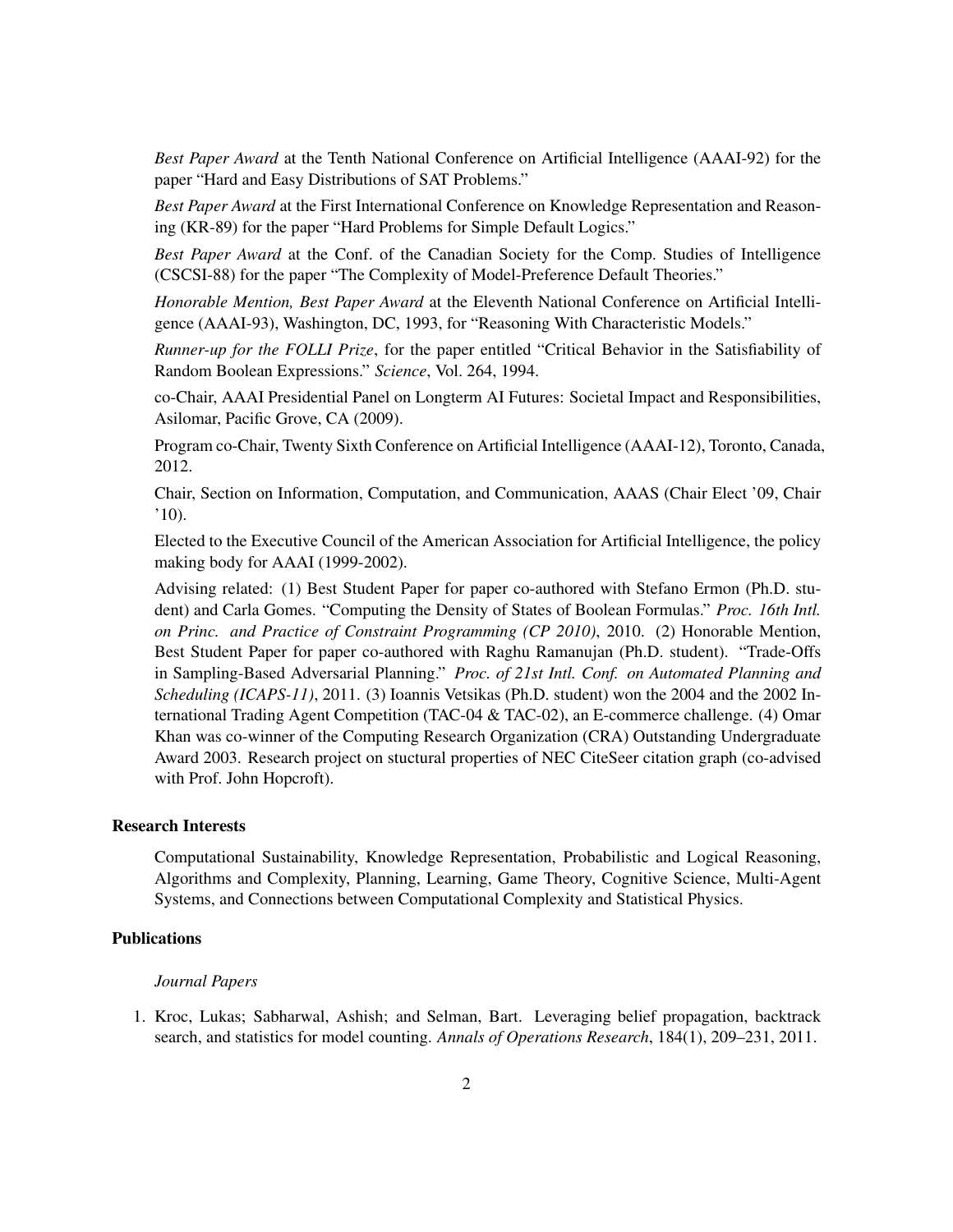- 2. Kautz, Henry and Selman, Bart. The State of SAT. *Discrete Applied Mathematics*. Vol. 155(12): 1514-1524, 2007.
- 3. Hoffmann, Joerg; Gomes, Carla; and Selman, Bart. Structure and Problem Hardness: Goal Asymmetry and DPLL Proofs in SAT-Based Planning. *Logical Methods in Computer Science.* Vol. 3(1), 2007.
- 4. Gomes, Carla; Fernandez, Cesar;Selman, Bart; and Bessiere, Christian. Statistical Regimes Across Constrainedness Regions. *Constraints.* Vol. 10(4), 2005 pp. 317-337.
- 5. Bejar R.; Domshlak C.; Fernandez C.; Gomes C.; Krishnamachariand B.; Selman B.; and Valls M. Sensor networks and distributed CSP: Communication, Computation and Complexity. *Artificial Intelligence Journal*. Vol. 161(1/2), 2005, 117-147.
- 6. Boufkhad, Yancine; DuBoois, Olivier; Interian, Yannet; and Selman, Bart. Regular Random k-SAT: Properties of Balanced Formulas. *Journal of Automated Reasoning.* Vol. 35, nos. 1-3 (2005), pp. 181-200.
- 7. Gomes, Carla and Selman, Bart. Can Get Satisfaction. *Nature*, Vol. 435, June 9, 2005, pp. 751– 752.
- 8. Hopcroft, John; Kulis, Brian; Khan, Omar; and Bart Selman. Tracking evolving communities in large linked networks. *Proc. Natl. Acad. of Sci. (PNAS)*, 5249–5253, 2004.
- 9. Gomes, Carla and Selman, Bart. Satisfied with Physics. *Science*, Vol. 297, Aug. 2, 2002, 784–785. (Invited perspective article.)
- 10. Gomes, Carla and Selman, Bart. Algorithm Portfolios. *Artificial Intelligence*, Vol. 126 (2001) 43–62.
- 11. Selman, Bart. Compute-Intensive Methods in Artificial Intelligence. *Annals of Mathematics and Artificial Intelligence*, Vol. 28 (2000), 35–41.
- 12. Gomes, Carla; Selman, Bart; Crato, Nuno; and Kautz, Henry. Heavy-tailed phenomena in satisfiability and constraint satisfaction problems. *J. of Automated Reasoning*, Vol. 24(1/2), 2000, 67-100.
- 13. Monasson, Remi; Zecchina, Riccardo; Kirkpatrick, Scott; Selman, Bart; and Troyansky, Lidror. Determining computational complexity from characteristic 'phase transitions'. *Nature*, Vol. 400(8), 1999, 133–137.
- 14. Monasson, Remi; Zecchina, Riccardo; Kirkpatrick, Scott; Selman, Bart; and Troyansky, Lidror. 2+P-SAT: Relation of typical-case complexity to the nature of the phase transition. *Random Structures*, 1999, 414–435.
- 15. Kautz, Henry; Selman, Bart; and Shah, Mehul. ReferralNet: Combining Social Networks and Collaborative Filtering. *Commun. of the ACM*, 40, 3, 1997, 63–65.
- 16. Henry Kautz, Bart Selman, and Mehul Shah. The Hidden Web. *Artificial Intelligence Magazine*, 18(2), 1997, 27–36.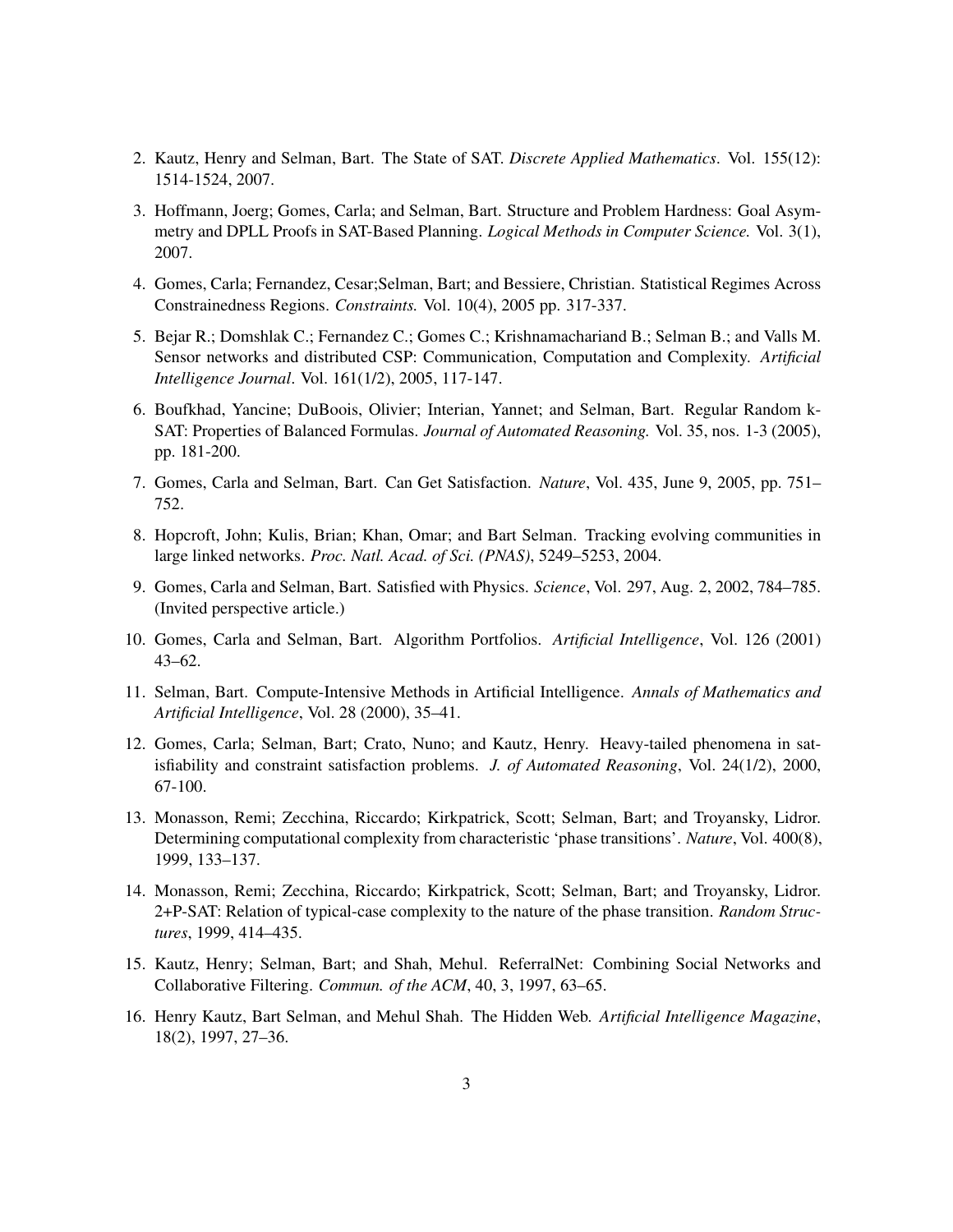- 17. Selman, Bart and Kautz, Henry. Knowledge Compilation and Theory Approximation. *Journal of the ACM*, Vol. 43, No. 2, 1996, 193–224.
- 18. Selman, Bart. Computational challenges in Artificial Intelligence, *ACM Computing Surveys*, 28(4es), 1996.
- 19. Selman, Bart and Kirkpatrick, Scott. Finite-Size Scaling of the Computational Cost of Systematic Search. *Artificial Intelligence*, Vol. 81, 1996, 273–295.
- 20. Selman, Bart and Levesque, Hector. Support Set Selection for Abductive and Default Reasoning. *Artificial Intelligence*, Vol. 82, 1996, 259–272.
- 21. Selman, Bart; Mitchell, David; and Levesque, Hector. Generating Hard Satisfiability Problems. *Artificial Intelligence*, Vol. 81, 1996, 17–29.
- 22. Selman, Bart; Kautz, Henry; and Cohen, Bram. Local Search Strategies for Satisfiability Testing, *Dimacs Series in Discr. Math. and Theoretical Computer Science*, Vol. 26, 1996, 521–532.
- 23. Kautz, Henry; Kearns, Michael; and Selman, Bart. Horn Approximations of Empirical Data. *Artificial Intelligence*, Vol. 74, 1995, 129-145.
- 24. Kirkpatrick, Scott and Selman, Bart. Critical Behavior in the Satisfiability of Random Boolean Expressions. *Science*, Vol. 264, 1994, 1297–1301. (Accompanied by a *Science* news article entitled "Pinning Down a Treacherous Border in Logical Statements" by Barry Cipra.)
- 25. Kautz, Henry; Selman, Bart; and Coen, Michael. Bottom-Up Design of Software Agents. *Communications of the ACM*, Vol. 37, no. 7, 1994, 143–146.
- 26. Selman, Bart and Levesque, Hector. The Complexity of Path-Based Inheritance. *Artificial Intelligence*, Vol. 62, 1993, 303–339.
- 27. Kautz, Henry and Selman, Bart. Hard problems for Simple Default Theories. *Artificial Intelligence*, Vol. 49, 1991, 243–279.
- 28. Selman, Bart and Kautz, Henry. Model-preference default theories. *Artificial Intelligence*, Vol. 45, 1990, 287–322.
- 29. Selman, Bart. Connectionist Systems for Natural Language Understanding. *Artificial Intelligence Review*, Vol. 1, no. 3, 1989, 23–31.
- 30. Niemantsverdriet, Jan W.; Flipse, Cees F.J.; Selman, Bart; Van Loef, Jan J.; and, van der Kraan, Adrie M. Influence of Particle Motion on the Mössbauer Effect in Microcrystals. Physics Letters, Vol. 100A, no. 8, 1984, 445–447.
- 31. Hoogland, Arne; Spaa, Jack; Selman, Bart; and, Compagner, A. A Special-Purpose Processor for the Monte-Carlo Simulation of Ising Spin Systems. *The Journal of Computational Physics*, Vol. 51, 1983, 250–260.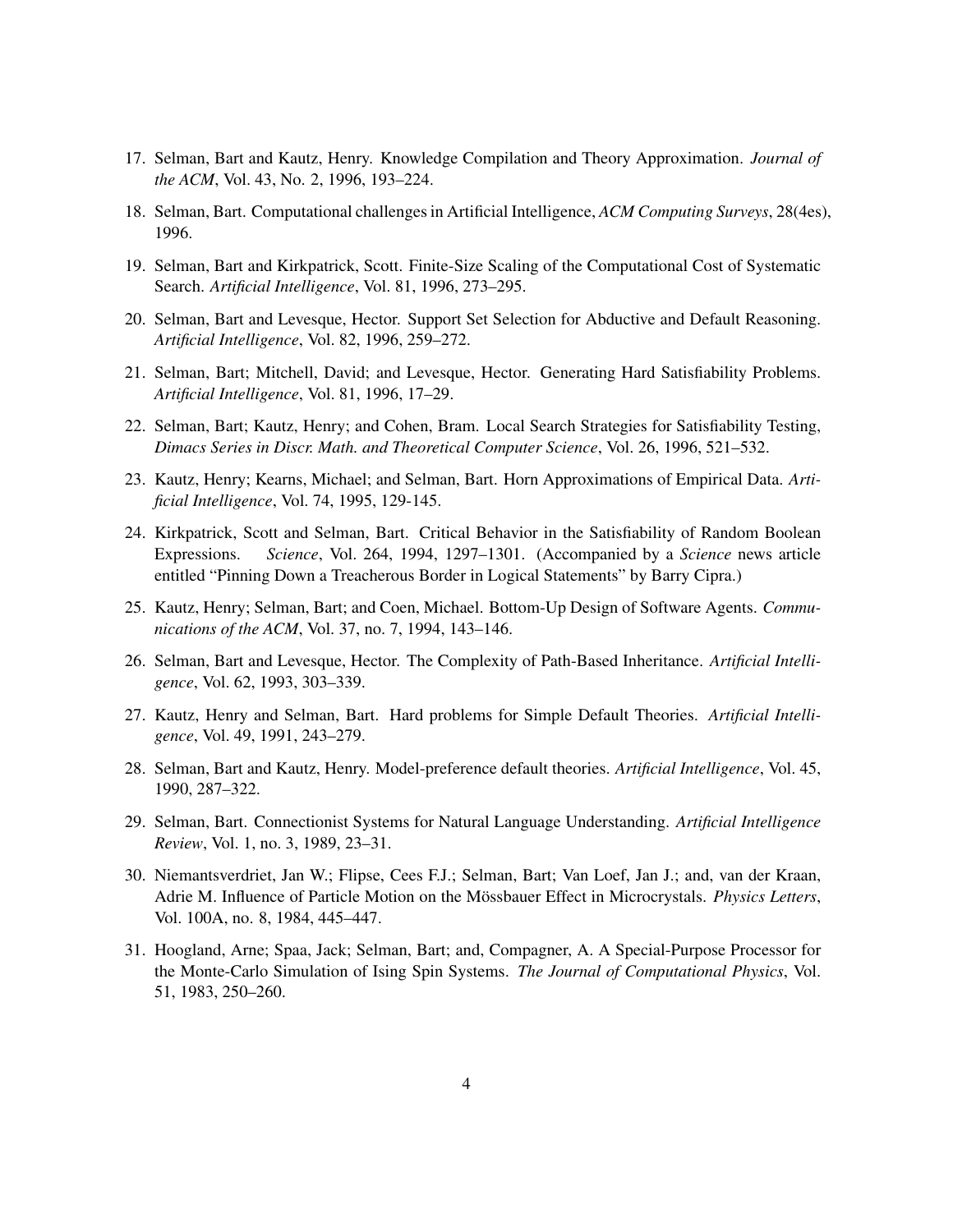*Conference Papers in Published Proceedings*

- 32. Ermon, Stefano; Gomes, Carla; Selman, Bart; and Vladimirsky, Alexander. Probabilistic Planning With Non-linear Utility Functions and Worst Case Guarantees. *Proc. 11th Intl. Joint Conference on Autonomous Agents and Multi-Agent Systems (AAMAS-12)*, Valencia, Spain, 2012.
- 33. Ermon, Stefano; LeBras, Ronan; Gomes, Carla; Selman, Bart; and van Dover. SMT-Aided Combinatorial Materials Discovery. *Proc. 15th Int. Conference on Theory and Appl. of Satisfiability Testing (SAT-12)*, 2012.
- 34. Ermon, Stefano; Gomes, Carla; and Selman, Bart. Uniform Solution Sampling Using a Constraint Solver As an Oracle. *Proceedings of the 28th Conference on Uncertainty in Artificial Intelligence (UAI 2012)*, 2012.
- 35. Ermon, Stefano; Xue, Yexiang; Gomes, Carla; and Selman, Bart. Learning Policies For Battery Usage Optimization in Electric Vehicles. *Proceedings of the European Conference on Machine Learning and Principles and Practice of Knowledge Discovery in Databases (ECML-PKDD-12)*, September 2012.
- 36. Sung, Jaeyong; Ponce, Colin; Selman, Bart; and Saxena, Ashutosh. Unstructured human activity detection from RGBD images. *Proceedings of IEEE International Conference on Robotics and Automation (ICRA-12)*, 2012.
- 37. Ermon, Stefano; Gomes, Carla; and Selman Bart. A message passing approach to multiagent gaussian inference for dynamic processes. *Proc. 10th Intl. Joint Conference on Autonomous Agents and Multi-Agent Systems (AAMAS-11)*, Taipei, Tawan, 2011.
- 38. Ermon, Stefano; Conrad, Jon; Gomes, Carla; and Selman Bart. Risk-Sensitive Policies for Sustainable Renewable Resource Allocation. *Proceedings of the 20th International Joint Conference on Artificial Intelligence (IJCAI-11)*, Barcelona, Spain, 2011.
- 39. Ermon, Stefano; Gomes, Carla; Sabharwal, Ashish; and Selman, Bart. Accelerated Adaptive Markov Chain for Partition Function Computation. Proc. 25th Annual Conference on Neural Information Processing Systems (NIPS-11), 2011.
- 40. Ermon, Stefano; Gomes, Carla; and Selman Bart. A Flat Histogram Method for Computing the Density of States of Combinatorial Problems. *Proceedings of the 20th International Joint Conference on Artificial Intelligence (IJCAI-11)*, Barcelona, Spain, 2011.
- 41. Previti, Alessandro; Ramanujan, Raghuram; Schaerf; Marco; and Bart Selman. Applying UCT to Boolean Satisfiability. *Proc. 14th Int. Conference on Theory and Appl. of Satisfiability Testing (SAT-11)*, 2011.
- 42. Ramanujan, Raghuram and Selman, Bart. Trade-Offs in Sampling-Based Adversarial Planning. *Proceedings of 21st International Conference on Automated Planning and Scheduling (ICAPS-11)*, 2011. (Honorable mention, Best student paper award.)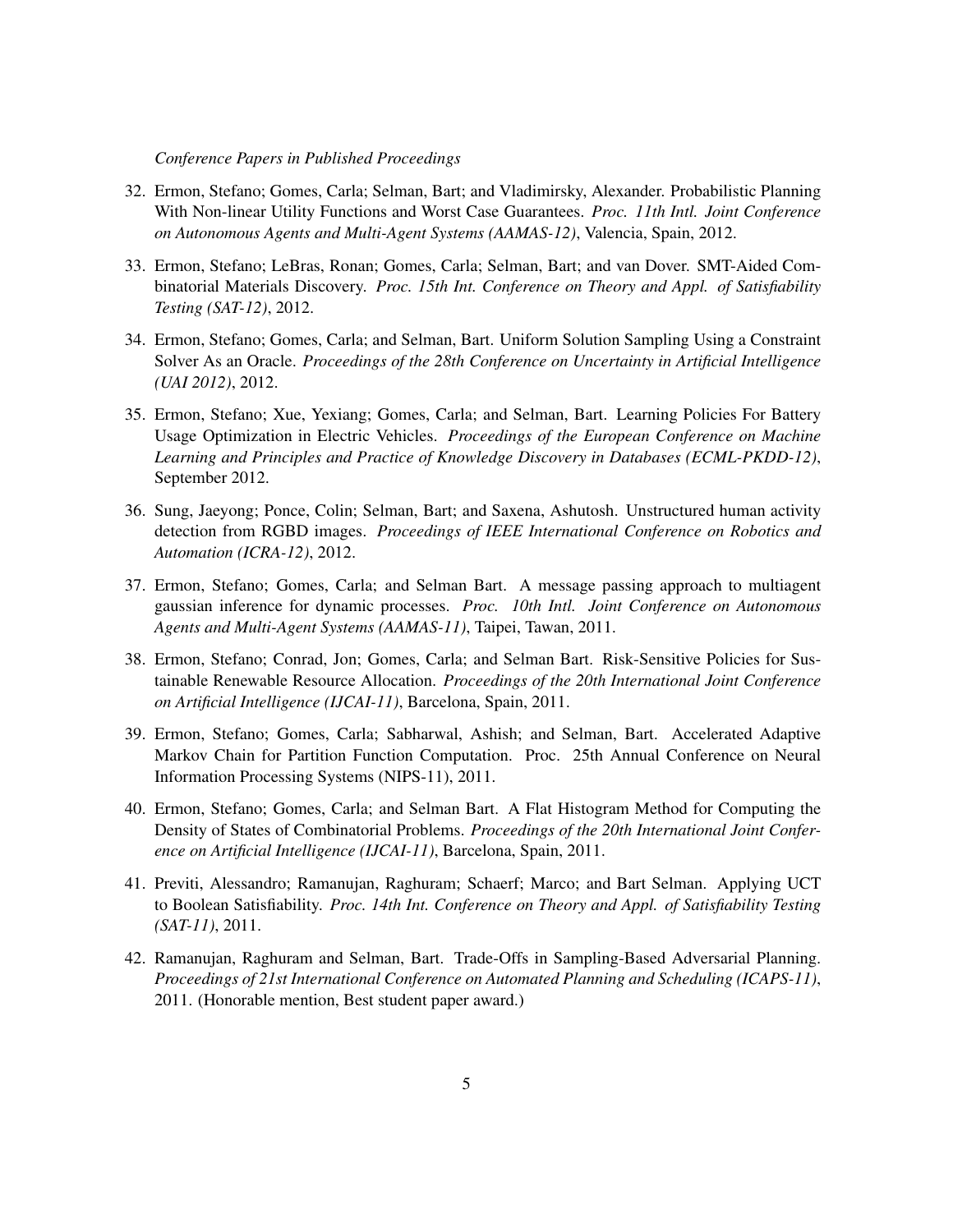- 43. Ermon, Stefano; Gomes, Carla; and Selman Bart. Computing the Density of States of Boolean Formulas. *Proceedings 16th International Conference on Principles and Practice of Constraint Programming (CP 2010)*, 2010. (Best student paper award.)
- 44. Ermon, Stefano; Conrad, Jon; Gomes, Carla; and Selman, Bart. Playing Games Against Nature: Optimal Policies for Renewable Resource Allocation, *Proceedings of the 26th Conference on Uncertainty in Artificial Intelligence (UAI 2010)*, 2010.
- 45. Ermon, Stefano; Gomes, Carla; and Selman Bart. Collaborative multiagent Gaussian inference in a dynamic environment using belief propagation. *Proc. 9th Intl. Joint Conference on Autonomous Agents and Multi-Agent Systems (AAMAS-10)*, Toronto, Canada, 2010.
- 46. Ramanujan, Raghuram; Sabharwal, Ashish; and Selman, Bart. Understanding Sampling Style Adversarial Search Methods. *Proceedings of the 26th Conference on Uncertainty in Artificial Intelligence (UAI 2010)*, 2010.
- 47. Kroc, Lucas; Sabharwal, Ashish; and Selman, Bart. An Empirical Study of Optimal Noise and Runtime Distributions in Local Search. *Proc. 13th Int. Conference on Theory and Appl. of Satisfiability Testing (SAT-10)*, 2010.
- 48. Ramanujan, Raghuram; Sabharwal, Ashish; and Selman, Bart. On Adversarial Search Spaces and Sampling-Based Planning. *Proceedings of 20th International Conference on Automated Planning and Scheduling (ICAPS-10)*, Toronto, Canada, 2010.
- 49. Kroc, Lucas; Sabharwal, Ashish; Gomes, Carla; and Selman, Bart. Integrating Systematic and Local Search Paradigms. *Proceedings of the 21st International Joint Conference on Artificial Intelligence (IJCAI-09)*, 2009.
- 50. Kroc, Lucas; Sabharwal, Ashish; Gomes, Carla; and Selman, Bart. Relaxed DPLL Search for MaxSAT. *Proc. 12th Int. Conference on Theory and Appl. of Satisfiability Testing (SAT-09)*, 2009.
- 51. Kroc, Lukas; Sabharwal, Ashish; and Selman, Bart. Leveraging Belief Propagation, Backtrack Search, and Statistics for Model Counting. In *Proceedings of the 5th International Conference on Integration of AI and OR Techniques in Constraint Programming for Combinatorial Optimization Problems (CP-AI-OR'08)*, 2008.
- 52. Kroc, Lukas; Sabharwal, Ashish; and Selman, Bart. Survey Propagation Revisited. Counting Solution Clusters in Graph Coloring Problems Using Belief Propagation. *Proceedings of the 20th Annual Conference on Neural Information Processing Systems (NIPS-08)*, 2008.
- 53. Gomes, Carla; van Hoeve, Willem; Sabharwal, Ashish; Selman, Bart. Counting CSP Solutions Using Generalized XOR Constraints. *Proceedings of the 22nd National Conference on Artificial Intelligence (AAAI-07)*, 2007.
- 54. Gomes, Carla; Hoffmann, Joerg; Sabharwal, Ashish; Selman, Bart. From Sampling to Model Counting. *Proceedings of the 20th International Joint Conference on Artificial Intelligence (IJCAI-07)*, 2007.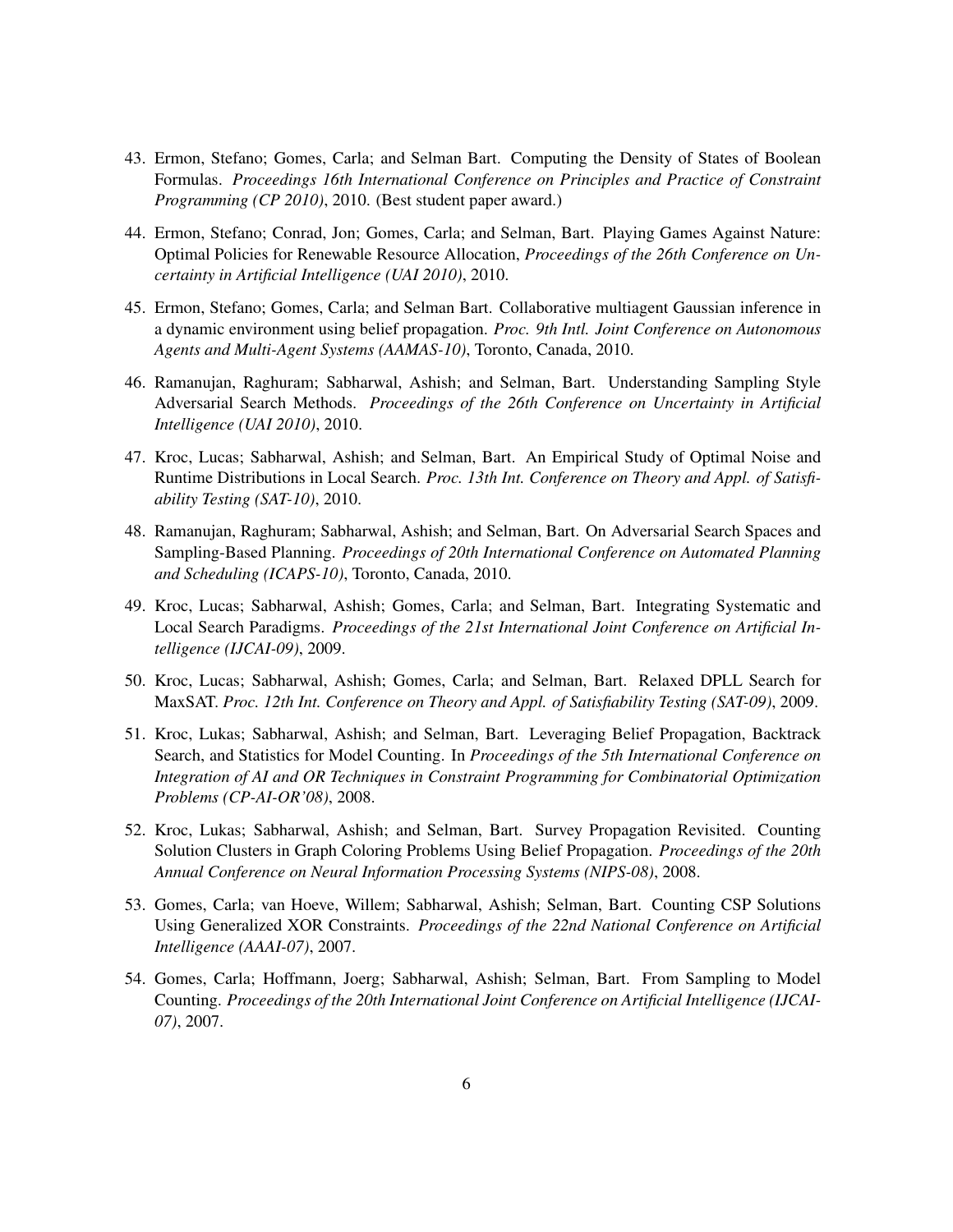- 55. Hoffmann, Jorg; Gomes, Carla; Selman, Bart; Kautz, Henry. SAT Encodings of State-Space Reachability Problems in Numeric Domains. *Proceedings of the 20th International Joint Conference on Artificial Intelligence (IJCAI-07)*, 2007.
- 56. Gomes, Carla; Hoffmann, Jorg; Sabharwal, Ashish; and Selman, Bart. Short XORs for Model Counting: From Theory to Practice. *Proceedings of the 9th International Conference on Theory and Applications of Satisfiability Testing (SAT 07)*, 2007.
- 57. Guo, Yunsong and Selman, Bart. ExOpaque: A Framework to Explain Opaque Machine Learning Models Using Inductive Logic Programming. *Proceedings of 19th IEEE International Conference on Tools with Artificial Intelligence (ICTAI 2007)*, 2007.
- 58. Kroc, Lukas; Sabharwal, Ashish; and Selman, Bart. Survey Propagation Revisited. *Proceedings 23rd Conference on Uncertainty and Artificial Intelligence (UAI-07)*, 2007.
- 59. van Hoeve, Willem; Gomes, Carla; Selman, Bart; Lombardi, Michele. Optimal Multi-Agent Scheduling with Constraint Programming. *Proceedings of 22nd. National Conference on Artificial Intelligence, AAAI-07,* 2007.
- 60. Vetsikas, Ioannis; Jennings, Nicholas; and Selman, Bart. Generating Bayes-Nash Equilibria to Design Autonomous Trading Agents. *Proceedings of the 20th International Joint Conference on Artificial Intelligence (IJCAI-07)*, 2007.
- 61. Gomes, Carla P.; Sabharwal, Ashish; and Selman, Bart. Model Counting: A New Strategy for Obtaining Good Bounds. *Proceedings of 21st National Conference on Artificial Intelligence (AAAI-06)*, 2006. Best paper Award.
- 62. Gomes, Carla P.; Sabharwal, Ashish; and Selman, Bart. Near-Uniform Sampling of Combinatorial Spaces Using XOR Constraints. *Proceedings of the 20th Annual Conference on Neural Information Processing Systems (NIPS-06)*, 2006.
- 63. Hoffmann, Jorg; Gomes, Carla; and Selman, Bart. Structure and Problem Hardness: Goal Asymmetry and DPLL Proofs in Sat-Based Planning. *Proceedings of International Conference on Automated Planning and Scheduling (ICAPS-06)*, UK, 2006.
- 64. Sabharwal, Ashish; Anstegui, Carlos; Gomes, Carla P.; Hart, Justin W.; and Selman, Bart. QBF Modeling: Exploiting Player Symmetry for Simplicity and Efficiency. *Proceedings of the 9th International Conference on Theory and Applications of Satisfiability Testing (SAT 06)*, 2006
- 65. Selman, Bart. Integration of Learning and Reasoning Techniques. *Proceedings of the 16th Intl. Conference on Inductive Logic Programming. (ILP-2006)*, 2006.
- 66. Ansotegui, Carlos; Gomes, Carla; and Bart Selman. Achilles' Heel of QBF. *Proc. AAAI*, 2005.
- 67. Vetsikas, Ioannis and Selman, Bart. Autonomous trading agent design in the presence of tradeoffs. *Proc. 4th Intl. Conference on Entertainment Computing (ICEC-05)*, Japan, 2005.
- 68. Wei, Wei; and Selman, Bart. A new approach to model counting. *Proc. 8th Int. Conference on Theory and Appl. of Satisfiability Testing (SAT-05)*, St. Andrews, UK, 2005.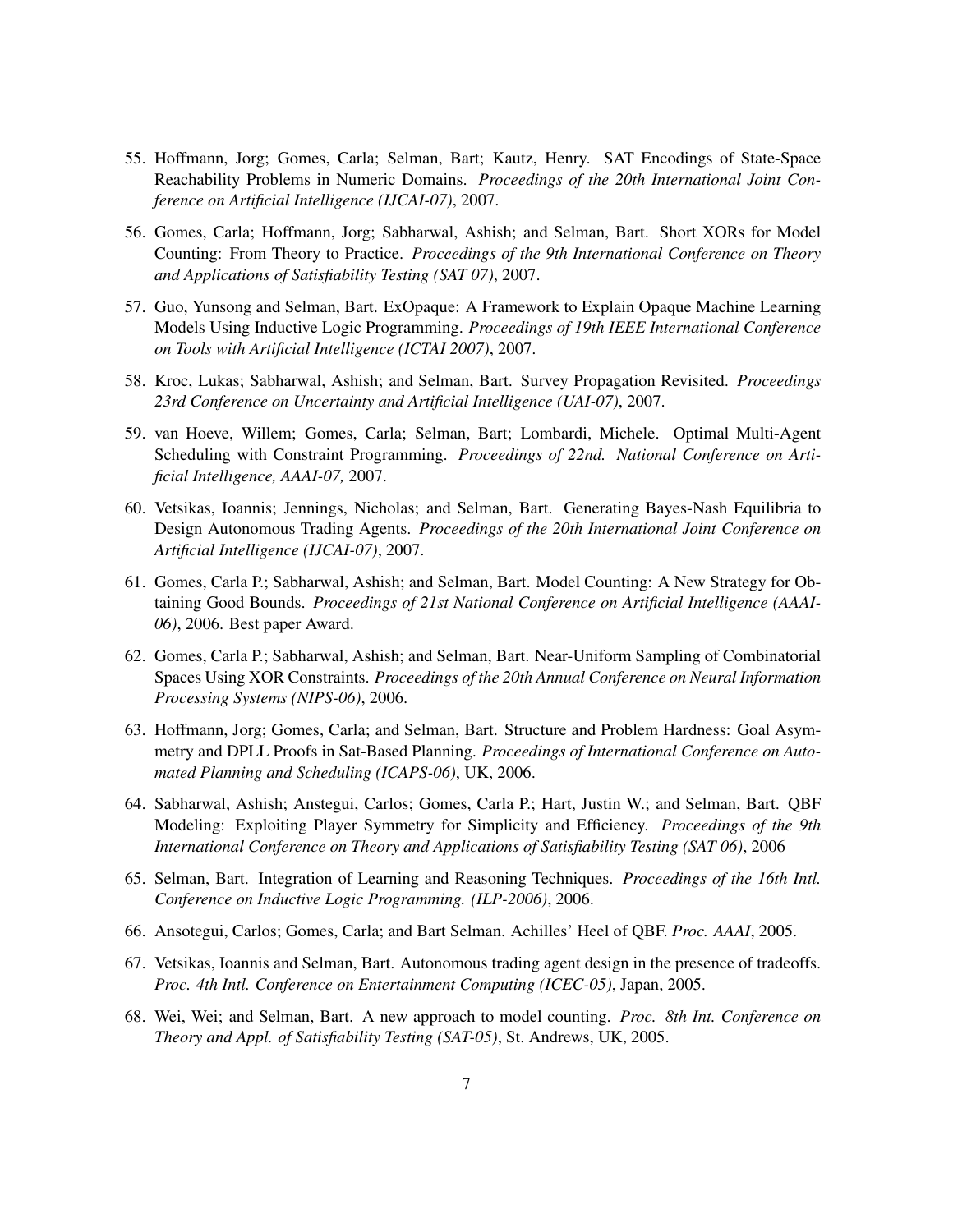- 69. Gomes, Carla; Fernandez, Cesar; Selman, Bart; Bessiere, C. Statistical Regimes Across Con- ´ strainedness Regions *Proc. of 10th Intl. Conference on the Principles and Practice of Constraint Programming (CP-2004)*, *Lecture Notes in Comp. Science*, 2004. (Distinguished Paper Award.)
- 70. Wei Wei; Jordan Erenrich; and Bart Selman. Towards efficient sampling: exploiting random walk strategies. *Proc. 19th Natl. Conference on Artif. Intell. (AAAI-04)*, San Jose, CA, 2004.
- 71. Haixia Jia; Cris Moore; and Bart Selman. From spin glasses to hard satisfiability formulas. *Proc. 7th Int. Conference on Theory and Appl. of Satisfiability Testing (SAT-04)*, Vancouver, BC, 2004.
- 72. Vetsikas, Ioannis and Selman, Bart. Equilibria for Design Tradeoffs in Autonomous Trading Agents. *Proc. 3rd Intl. Joint Conference on Autonomous Agents and Multi-Agent Systems (AAMAS-03)*, New York, NY, 2003.
- 73. Hopcroft, John; Kulis, Brian; Khan, Omar; and Selman, Bart. Natural communities in large linked networks. *Proc. 9th Intl. Conf. on Knowl. Disc. and Data Mining (KDD-03)*, Washington, DC, 2003.
- 74. Williams, R.; Gomes, C.; and Selman B. Backdoors To Typical Case Complexity. *Proceedings of the 18th International Joint Conference on Artificial Intelligence (IJCAI03)*, AAAI Press, 2003.
- 75. Williams, R.; Gomes, C.; and Selman B. On the connections between backdoors, restarts, and heavy-tails in combinatorial search. *Proc. of the Sixth International Conference on Theory and Applications of Satisfiability Testing (SAT03)*, 2003.
- 76. Kautz, Henry and Selman, Bart. Ten challenges redux: propositional reasoning and search. *Proc. 9th Intl. Conf. on Constr. Program. (CP-03)*, Cork, 2003.
- 77. Wei, Wei and Selman, Bart. Accelarating Random Walks. *Proceedings of 8th Intl. Conference on the Principles and Practice of Constraint Programming (CP-2002)*, 2002.
- 78. Kautz, Henry; Horvitz, Eric; Ruan, Yongshao; Gomes, Carla; and Selman, Bart. Dynamic Restart Policies. *Proceedings of the Eighteenth National Conference on Artificial Intelligence (AAAI-02)*, Edmonton, Alberta, Canada, 2002, 674–682.
- 79. Chen, Hubie; Gomes, Carla; and Selman, Bart. Formal Models of Heavy-tailed Behavior in Combinatorial Serach. *Proceedings of 7th Intl. Conference on the Principles and Practice of Constraint Programming (CP-2001)*, *Lecture Notes in Computer Science*, Vol. 2239, Springer-Verlag, 2001, 408–422.
- 80. Horvitz, Eric; Ruan, Yonshao; Gomes, Carla; Kautz, Henry; Selman, Bart; and Chickering, Mark. A Bayesian Approach to Tackling Hard Computational Problems. *Proceedings 17th Conf. on Uncertainty and Artificial Intelligence (UAI-2001)*, Seattle, 2001.
- 81. Kautz, Henry; Ruan, Yongshoa; Achlioptas, Dimitris; Gomes, Carla; Selman, Bart; and Stickel, Mark. Balance and Filtering in Structured Satisfiable Problems. *Proceedings of the 17th International Conference on Artificial Intelligence (IJCAI-2001)*, Seattle, 2001.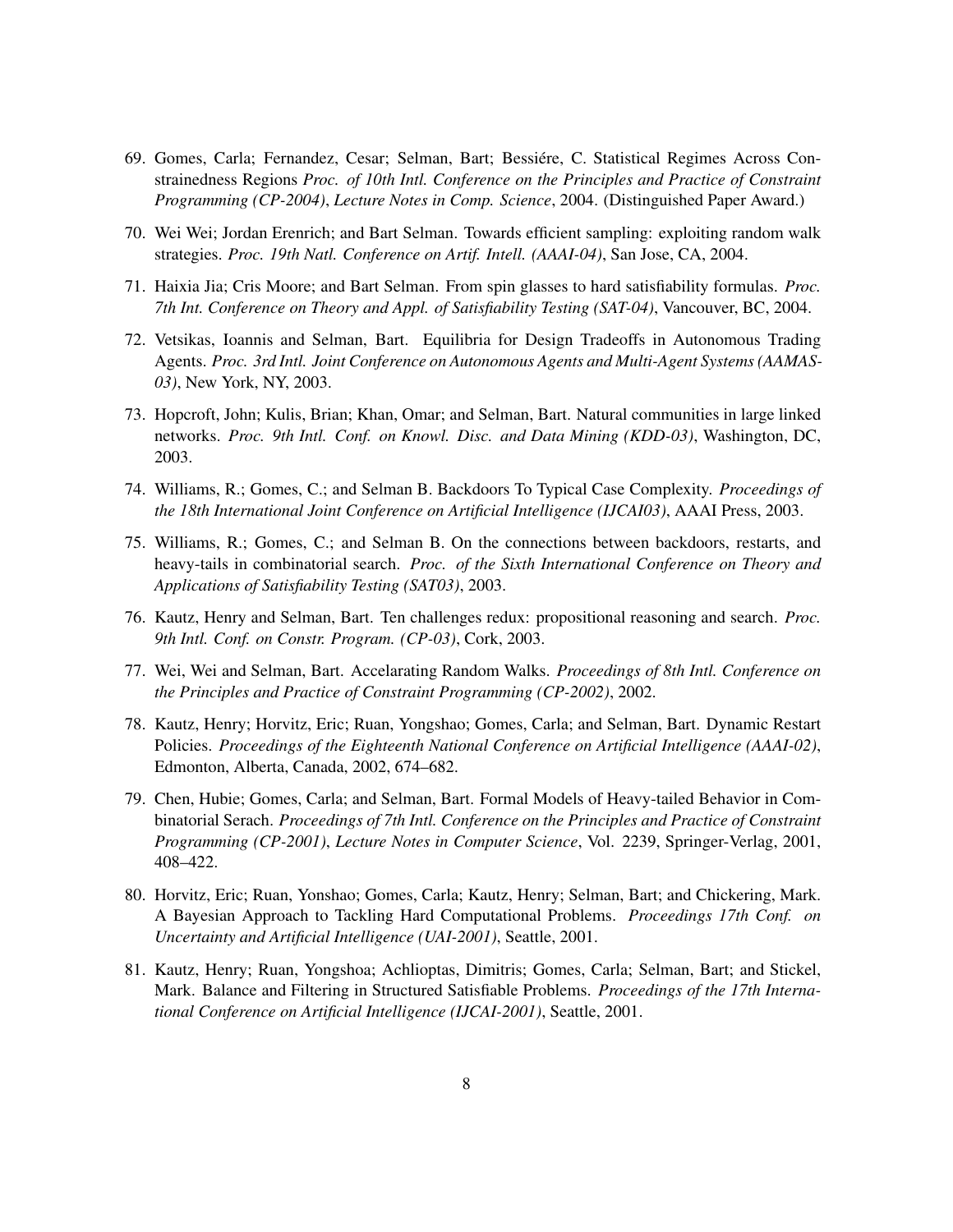- 82. Huang, Yi-Cheng; Selman, Bart; and Kautz, Henry. Learning Declarative Control Rules for Constraint-Based Planning *Proceedings 17th International Conference on Machine Learning (ICML-2000)*, Stanford, CA.
- 83. Achlioptas, Dimitris; Gomes, Carla; Kautz, Henry; and Selman, Bart. Generating Satisfiable Instances. *Proceedings of the Seventeenth National Conference on Artificial Intelligence (AAAI-00)*, Austin, TX, 2000.
- 84. Krishnamachari, Bhaskar; Xie, Xi; Selman, Bart; and Wicker, Stephen. Analysis of Random Walk and Random Noise Algorithms for Satisfiability Testing. *Proceedings of 6th Intl. Conference on the Principles and Practice of Constraint Programming (CP-2000)*. *Lecture Notes in Computer Science*, Vol. 1894, Springer-Verlag, 2000.
- 85. Gomes, Carla P. and Selman, Bart. Heavy-tailed Distributions in Computational Methods. *Proceedings Application of Heavy Tailed Distribution in Economics, Engineer ing and Statistics (TAILS-99)*, Washington, DC, 1999.
- 86. Huang, Yi-Cheng; Selman, Bart; and Kautz, Henry. Control knowledge in planning: benefits and tradeoffs. *Proc. of the 16th Natl. Conf. on Artificial Intelligence (AAAI-99)*, 1999.
- 87. Kautz, Henry and Selman, Bart. Unifying SAT-based and graph-based planners. *Proc. of the 15th Intl. Joint Conf. on Artificial Intelligence (IJCAI-99)*, 1999.
- 88. Gomes, Carla P. and Selman, Bart. Heavy-tailed distributions in computational methods. *Proc. Application of Heavy Tailed Distribution in Economics, Engineering and Statistics (TAILS-99)*, Washinton, DC, 1999.
- 89. Gomes, Carla P.; Selman, Bart; and Kautz, Henry. Boosting Combinatorial Search Through Randomization. *Proceedings of the Fifteenth National Conference on Artificial Intelligence (AAAI-98)*, Madison, WI, 1998.
- 90. Gomes, Carla and Selman, Bart. Randomization in Backtrack Search: Exploiting Heavy-Tailed Profiles for Solving Hard Scheduling Problems. *Proceedings of the Fourth International Conference on Artificial Intelligence Planning Systems (AIPS-98)*, Pittsburgh, PA, 1998.
- 91. Kautz, Henry and Selman, Bart. The Role of Domain-Specific Knowledge in the Planning as Satisfiability Framework. *Proceedings of the Fourth International Conference on Artificial Intelligence Planning Systems (AIPS-98)*, Pittsburgh, PA, 1998.
- 92. Selman, Bart; Kautz, Henry; and McAllester, David. Computational Challenges in Propositional Reasoning and Search. *Proceedings of the Fifteenth International Joint Conference on Artificial Intelligence (IJCAI-97)*, Nagoya, Japan, 1997.
- 93. McAllester, David; Selman, Bart; and Kautz, Henry. Evidence for Invariants in Local Search. *Proc. of the Fourteenth National Conference on Artificial Intelligence (AAAI-97)*, New Providence, RI, 1997.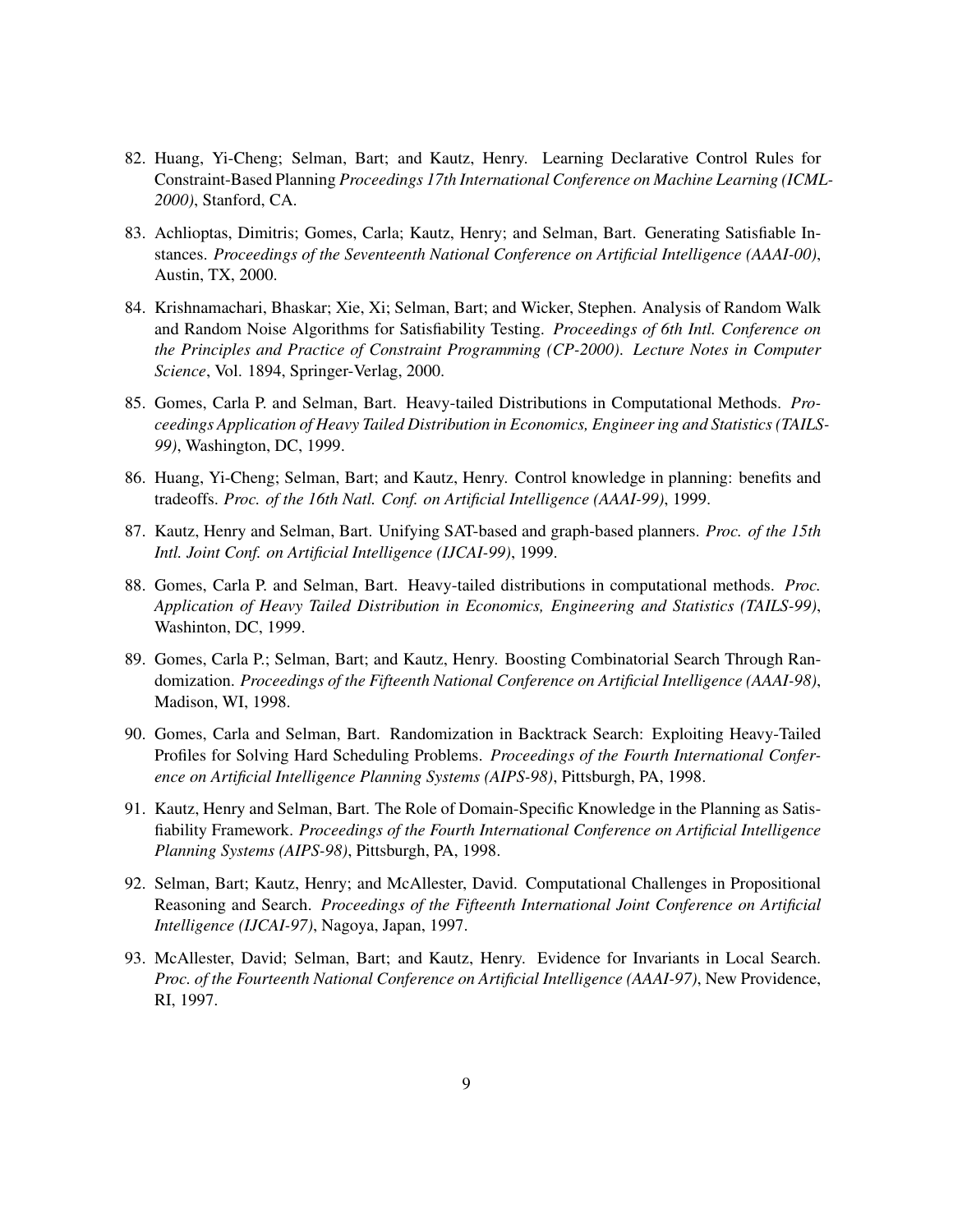- 94. Gomes, Carla and Selman, Bart. Problem Structure in the Presence of Perturbations. *Proceedings of the Fourteenth National Conference on Artificial Intelligence (AAAI-97)*, New Providence, RI, 1997.
- 95. Gomes, Carla and Selman, Bart. Algorithm Portfolio Design: Theory vs. Practice. *Proceedings of the Thirteenth Conference on Uncertainty in Artificial Intelligence (UAI-97)*, New Providence, RI, 1997.
- 96. Gomes, Carla; Selman, Bart; and Crato, Nuno. Heavy-Tailed Probability Distributions in Combinatorial Search. *Proc. Constraint Programming '97*, Linz, Austria, 1997.
- 97. Kautz, Henry; McAllester, David; and Selman, Bart. Encoding Plans in Propositional Logic. *Proceedings of the Fifth International Conference on Knowledge Representation and Reasoning (KR-96)*, Cambridge, MA, 1996, 374–384.
- 98. Kautz, Henry and Selman, Bart. Pushing the Envelope: Planning, Propositional Logic, and Stochastic Search. *Proceedings of the Thirteenth National Conference on Artificial Intelligence (AAAI-96)*, Portland, OR, 1996, 1194–1201. (Best Paper Award.)
- 99. Kautz, Henry; Milewski, Al; and Selman, Bart. Agent Amplified Communication. *Proceedings of the Thirteenth National Conference on Artificial Intelligence (AAAI-96)*, Portland, OR, 1996, 3–8.
- 100. Selman, Bart; Brooks, Rodney; Dean, Thomas; Horvitz, Eric; Mitchell, Tom; and Nilsson, Nils. Challenge Problems for Artificial Intelligence. *Proceedings of the Thirteenth National Conference on Artificial Intelligence (AAAI-96)*, Portland, OR, 1996, 1340–1345.
- 101. Monasson, Remi; Zecchina, Riccardo; Kirkpatrick, Scott; Selman, Bart; and Troyansky, Lidror. Phase Transition and Search Cost in the 2+p-SAT Problem. *Proceedings of PhysComp-96*, Boston, MA, 1996.
- 102. Selman, Bart. Stochastic Search and Phase Transitions: AI Meets Physics. *Proceedings of the Fourteenth International Joint Conference on Artificial Intelligence (IJCAI-95)*, Montreal, Canada, 1995. (invited paper)
- 103. Gogic, Goran; Kautz, Henry; Papadimitriou, Christos; and Selman, Bart. The Comparative Linguistics of Knowledge Representation. *Proceedings of the Fourteenth International Joint Conference on Artificial Intelligence (IJCAI-95)*, Montreal, Canada, 1995.
- 104. Selman, Bart. Randomized Search Strategies for Model Finding. *Proceedings of the Fourteenth International Joint Conference on Artificial Intelligence (IJCAI-95)*, Montreal, Canada, 1995. (invited position statement)
- 105. Selman, Bart. Near-Optimal Plans, Tractability, and Reactivity. *Proc. of the Fourth Inter. Conference on Knowledge Representation and Reasoning (KR-94)*, Bonn, Germany, 1994, 521–529.
- 106. Selman, Bart; Kautz, Henry; and Cohen, Bram. Noise Strategies for Local Search. *Proc. of the Twelfth National Conference on Artificial Intelligence (AAAI-94)*, Seattle, WA, 1994, 337–343.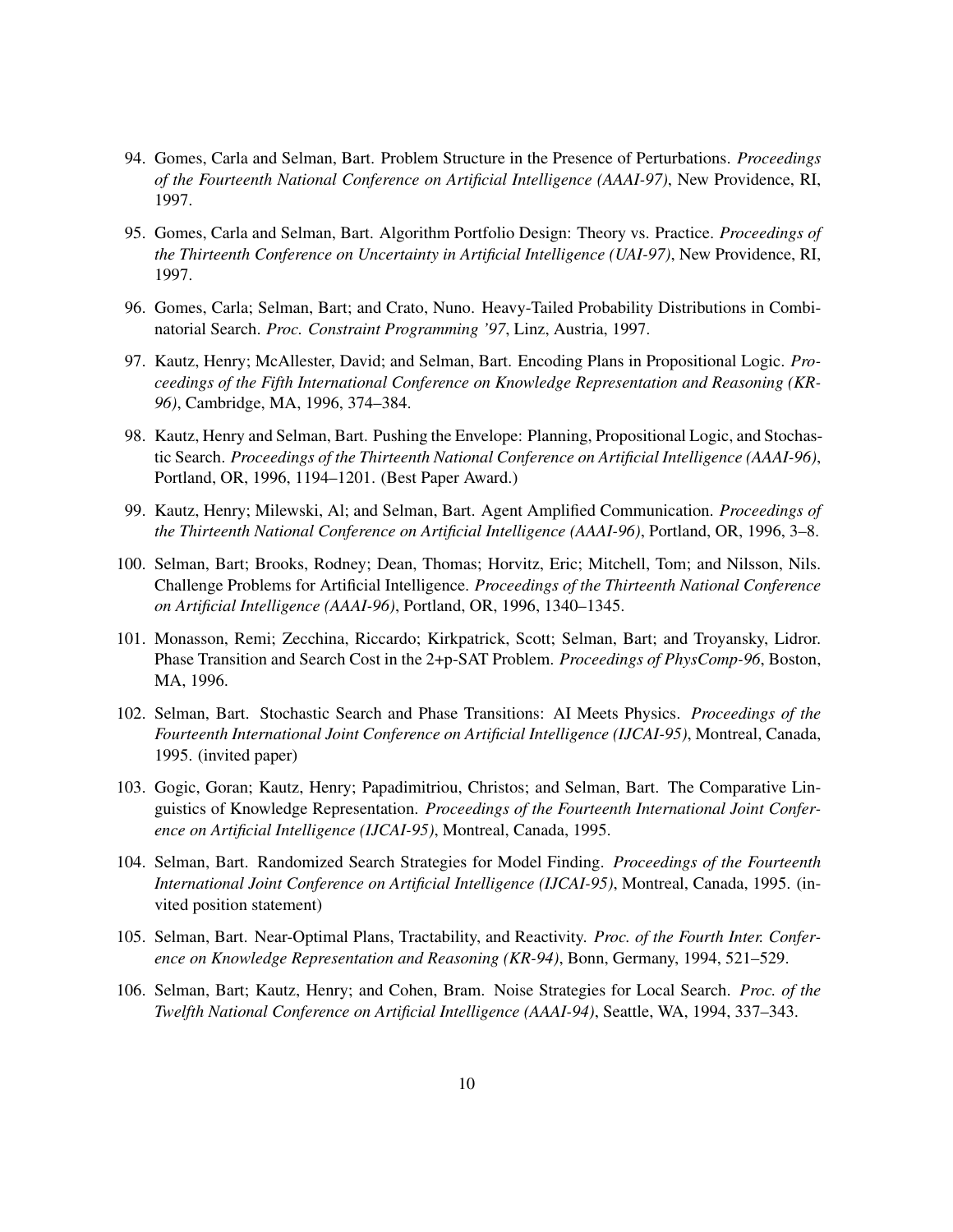- 107. Kautz, Henry; Selman, Bart; Coen, Michael; and Ketchpel, Steven. An Experiment in the Design of Software Agents. *Proceedings of the Twelfth National Conference on Artificial Intelligence (AAAI-94)*, Seattle, WA, 1994, 438–443.
- 108. Kautz, Henry and Selman, Bart. An Empirical Evaluation of Knowledge Compilation. *Proc. of the Twelfth National Conf. on Artificial Intelligence (AAAI-94)*, Seattle, WA, 1994, 155–161.
- 109. Selman, Bart and Kautz, Henry. Domain-Independent Extensions to GSAT: Solving Large Structured Satisfiability Problems. *Proceedings of the Thirteenth International Joint Conference on Artificial Intelligence (IJCAI-93)*, Chambéry, France, 1993, 290-295.
- 110. Selman, Bart and Kautz, Henry. An Empirical Study of Greedy Local Search for Satisfiability Testing. *Proc. of the Eleventh Natl. Conf. on Artificial Intelligence (AAAI-93)*, Washington, DC, 1993, 46–51.
- 111. Kautz, Henry; Kearns, Michael; and Selman, Bart. Reasoning With Characteristic Models. *Proc. of the Eleventh Natl. Conf. on Artificial Intelligence (AAAI-93)*, Washington, DC, 1993, 34–39. (Honorable Mention, Best Paper Award.)
- 112. Selman, Bart. Domain-Specific Complexity Tradeoffs. *Proceedings of the Twelfth European Conference on Artificial Intelligence (ECAI-94)*, Amsterdam, The Netherlands.
- 113. Selman, Bart. Non-Systematic Search Methods for Model Finding. *Proceedings of the 1993 IEEE Intl. Conf. on Tools with AI*, Boston, MA, 1993. (Invited position paper.)
- 114. Selman, Bart; Levesque, Hector, and Mitchell, David. A New Method For Solving Hard Satisfiability Problems. *Proc. of the Tenth Natl. Conference on Artificial Intelligence (AAAI-92)*, San Jose, CA, 1992, 440-446.
- 115. Mitchell, David; Selman, Bart; and Levesque, Hector. Hard and Easy Distribution of SAT Problems. *Proc. of the Tenth Natl. Conf. on Artificial Intelligence (AAAI-92)*, San Jose, CA, 1992, 459–465. (Best Paper Award.)
- 116. Kautz, Henry and Selman, Bart. Forming Concepts for Fast Inference. *Proc. of the Tenth National Conference on Artificial Intelligence (AAAI-92)*, San Jose, CA, 1992, 440-446.
- 117. Kautz, Henry and Selman, Bart. Planning as Satisfiability. *Proceedings of the Tenth European Conference on Artificial Intelligence (ECAI-92)*, Vienna, Austria, 1992, 359–363.
- 118. Selman, Bart and Kautz, Henry. Knowledge Compilation Using Horn Approximations. *Proc. of the Ninth National Conference on Artificial Intelligence (AAAI-91)*, Boston, MA, 1991, 904–909.
- 119. Kautz, Henry and Selman, Bart. A General Framework for Knowledge Compilation. *Proceedings of the International Workshop on Processing Declarative Knowledge (PDK-91)*, 1991. Published as *Lectures Notes in Artificial Intelligence*, # 567, H. Boley and M.M. Richter (Eds.), Berlin: Springer-Verlag, 1991, 287–300.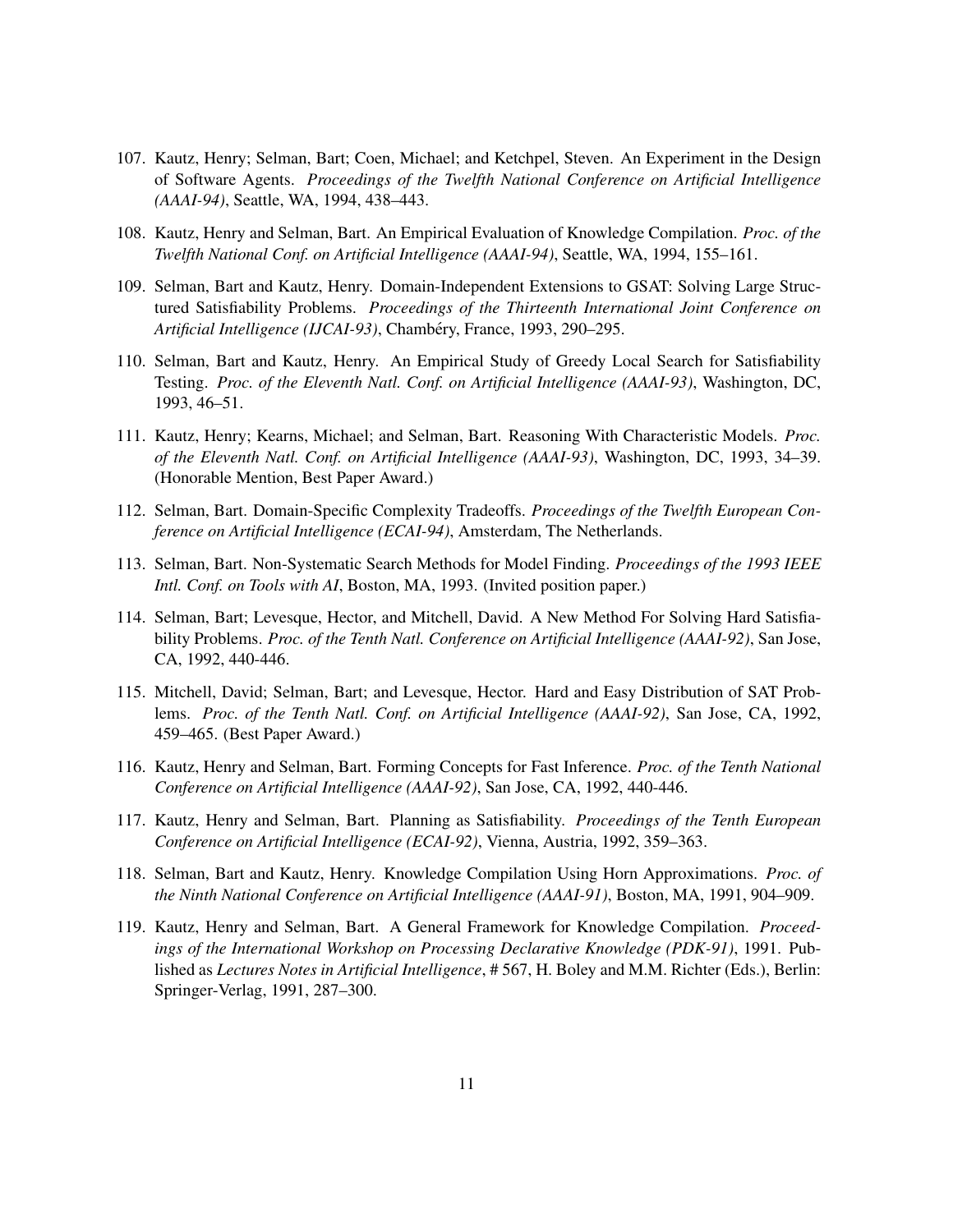- 120. Selman, Bart and Levesque, Hector J. Abductive and Default Reasoning: A Computational Core. *Proceedings of the Eighth National Conference on Artificial Intelligence (AAAI-90)*, Cambridge, MA, 1990, 343–348.
- 121. Selman, Bart and Levesque, Hector J. The Tractability of Path-Based Inheritance. *Proceedings of the Eleventh International Joint Conference on Artificial Intelligence (IJCAI-89)*, Detroit, MI, 1989, 1140–1145.
- 122. Kautz, Henry A. and Selman, Bart. Hard Problems for Simple Default Logics. *Proc. of the First Inter. Conf. on Knowledge Representation and Reasoning (KR-89)*, Toronto, Ont., 1989, 189–197. (Best Paper Award.)
- 123. Selman, Bart and Kautz, Henry. The Complexity of Model-Preference Default Theories. *Proceedings of the Seventh Biennial Conference of the Canadian Society for the Computational Studies of Intelligence (CSCSI-88)*, Edmonton, Alberta, 1988, 102–109. (Best Paper Award.)
- 124. Selman, Bart and Hirst, Graeme. A Rule-Based Connectionist Parsing System. *Proceedings of the Seventh Annual Conference of the Cognitive Science Society*, Irvine, CA, 1985, 212–219. (Also appeared in the collection of working papers of the First Connectionist Summer School, Dept. of Computer Science, Carnegie-Mellon University, June 1986.)

#### *Book Chapters and Book Reviews*

- 125. Gomes, Carla; Sabharwal, Ashish; and Selman, Bart. Model Counting: A New Stategy for Obtaining Good Bounds. In: *Knowing, Reasoning, and Acting. Essays in Honour of Hector J. Levesque.* Lakemeyer, G. and McIlraith, S.A. (eds.), College Publications, King's College London, London, UK, 2011.
- 126. Sabharwal, Ashish; and Selman, Bart. Book Review of Artificial Intelligence: A Modern Approach, Third Edition. In *Artificial Intelligence*, Vol. 175(5–6), 935–937, 2011.
- 127. Gomes, Carla; Sabharwal, Ashish; and Selman, Bart. Model Counting. In *Handbook of Satisfiability*, A. Biere, M. Heule, H. van Maaren, and T. Walsh (Eds.), IOS Press, 2009. (Invited chapter.)
- 128. Kautz, Henry; Sabharwal, Ashish; and Selman, Bart. Incomplete Algorithms. In *Handbook of Satisfiability*, A. Biere, M. Heule, H. van Maaren, and T. Walsh (Eds.), IOS Press, 2009. (Invited chapter.)
- 129. Gomes, Carla; and Selman Bart. Hill Climbing Search. In *Nature Encyclopedia of Cognition*, Nature Publ., 2002.
- 130. Kirkpatrick, Scott and Selman, Bart. Statistical Physics and Computational Complexity. In *More is different — Fifty years of condensed matter physics*. Book in honor of Nobel Laureate Philip W. Anderson, Princeton Series in Physics, edited by N. Ong and R. Bhatt, 2001, 331–339.
- 131. Gomes, Carla; Selman Bart; Crato, Nuno; Kautz, Henry. Heavy-tailed phenomena in satisfiability and constraint satisfaction problems. In *SAT-2000, Highlights of Satisfiability Research in the Year 2000*. Kluwer Academic Publishers, Holland, 2000.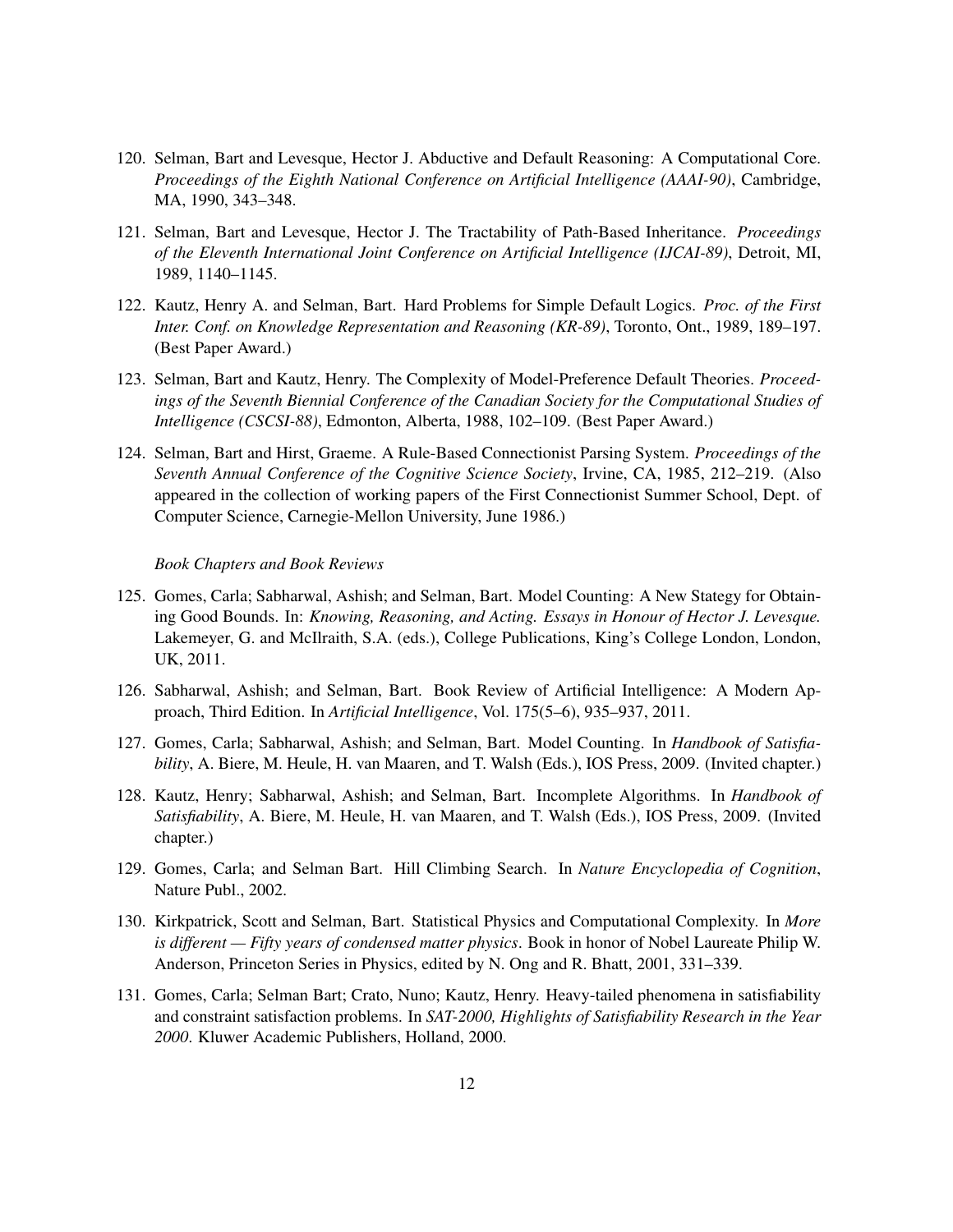- 132. Selman, Bart. Greedy Local Search. In *MIT Encyclopedia of the Cognitive Sciences (MITECS)*, Robert A. Wilson and Frank C. Keil (Eds.) Cambridge: MIT Press, 1999, 357–359. (invited contribution)
- 133. Selman, Bart. Analogical Representations. In *Cognition and Knowledge Representation*, Z. Pylyshyn (Ed.).
- 134. Kautz, Henry and Selman, Bart. Forming Concepts for Fast Inference. In *Theor. Foundations of Knowl. Representation and Reasoning*, B. Nebel and G. Lakemeyer (Eds.), Berlin: Springer-Verlag, 1994.
- 135. Selman, Bart and Levesque, Hector J. The Tractability of Path-Based Inheritance. In *Inheritance Hierarchies in Knowledge Representation and Programming Languages*, M. Lenzerini, D. Nardi, and M. Simi (Eds.), Chichester, England: John Wiley, 1991, 83–94.
- 136. Selman, Bart and Kautz, Henry A. The Complexity of Model-Preference Default Theories. In *Non-Monotonic Reasoning*, M. Reinfrank, J. de Kleer, M.L. Ginsberg, and E. Sandewall (Eds.), a volume in the Lecture Notes in AI series, Berlin: Springer-Verlag, 1989, 115–130.
- 137. Selman, Bart and Hirst, Graeme. Parsing as an Energy Minimization Problem. In *Genetic Algorithms and Simulated Annealing*, L. Davis (Ed.), a volume in the Pitman Series of Research Notes in Artificial Intelligence, London: Pitman; Los Altos, CA: Morgan Kaufmann, 1987, 141–154. Reprinted in *Parallel Models of Natural Language Computation*, G. Adriaens and U. Hahn (Eds.), Norwood, NJ: Ablex Publishing 1994.

#### *Other Publications*

- 138. Selman, Bart and Kautz, Henry. Knowledge Compilation and Approximate Reasoning. *Proceedings of the 35*th *National Conference on Operations Research (TIMS/ORSA)*, Chicago, 1993.
- 139. Selman, Bart. Tractable Default Reasoning. Ph.D. Thesis, Technical Report, University of Toronto, Jan. 1991.
- 140. Selman, Bart. Computing Explanations. *Proceedings of the AAAI Spring Symposium on Abduction*, Palo Alto, 1990, 89–90.
- 141. Selman, Bart. Book review of "The Connection Machine" by D. Hillis. *Canadian Artificial Intelligence*, 1990.
- 142. Selman, Bart. Analogues. CSRI Technical Note #47, Dept. of Computer Science, University of Toronto, Toronto, Canada, 1987.
- 143. Selman, Bart. Vivid Representations and Analogues. *Proceedings of the Second Annual UB Graduate-Conference on Computer Science*, J. Geller and K. Bettinger (Eds.), Buffalo, New York (1987).
- 144. Becker, Sue and Selman, Bart. An Overview of Knowledge Acquisition Methods For Expert Systems. Technical Report CSRI-184, Dept. of Computer Science, University of Toronto, Toronto,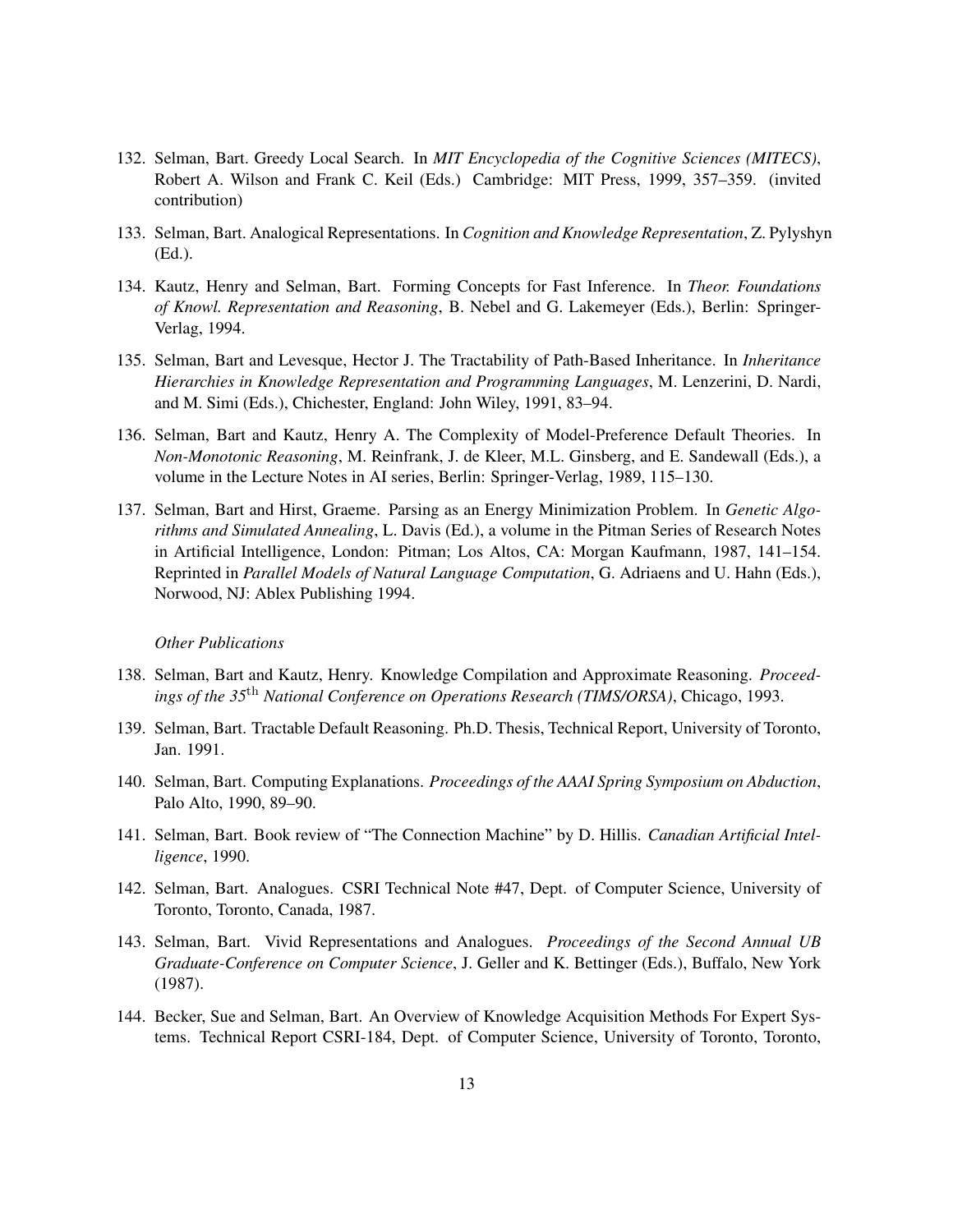Canada, 1986.

145. Selman, Bart. Rule-Based Processing in a Connectionist System for Natural Language Understanding. Technical Report CSRI-168, Dept. of Computer Science, University of Toronto, Toronto, Canada, 1985.

# **Teaching**

- *Foundations of Artificial Intelligence.* (CS-472) Introduces the foundational concepts and methods of AI: Search Methods, Knowledge Representation and Reasoning, Learning, and Planning. I developed course material to emphasize algorithmic aspects and rigorous foundational material (*e.g.*, formal representation languages and computational learning theory).
- *Foundations of Artificial Intelligence, Practicum.* (CS-473) A project class in AI, taught in conjunction with CS-472. Students work on projects from areas such as game playing, planning, learning, reasoning, and software agents.
- *Advanced Artificial Intelligence.* (CS-672) A graduate course in AI. We cover a series of research papers in knowledge representation, reasoning, learning, and planning. Students write reaction essays and do a final course project, selected from a wide range of topics in AI.
- *Heuristic Search Methods for Optimization.* (CEE 509 / CS-574) Together with Prof. Christine Shoemaker (Civil and Environmental Engineering), I have developed a new interdisciplenary course on modern heuristic search methods for optimization. The lectures cover a variety of optimization methods including simulated annealing, tabu search, genetic algorithms, randomized and derandomized strategies, biased random walk methods, and direct search methods. We cover both theory and practice. The lectures are supplemented with a series of guest lectures to introduce the students to a range of applications from a variety of disciplines, such as computational biology, economics, operations research, mechanical engineering, environmental engineering, artificial intelligence and computer science.
- *Individual research projects.* (CS490/CS790) I supervise a number of independent student (undergraduate and M.Eng.) research projects in AI and related areas. Approx. 5 projects per term.
- *Project course for Cornell's Systems Engineering Option.* As part of the project course for Cornell's Systems Engineering Option, I was the AI advisor for the Cornell Robocup team (1999 & 2000). The students built mobile robots, together with global vision, communications, and strategy systems, for playing soccer on a ping-pong table. Prof. Raffaello D'Andrea is the main advisor for the project.
- *Autonomous submarine project.* AI advisor for Cornell's Autonomous Submarine project (2000). In this effort, two teams of students build autonomous submarines that participate in a national competition.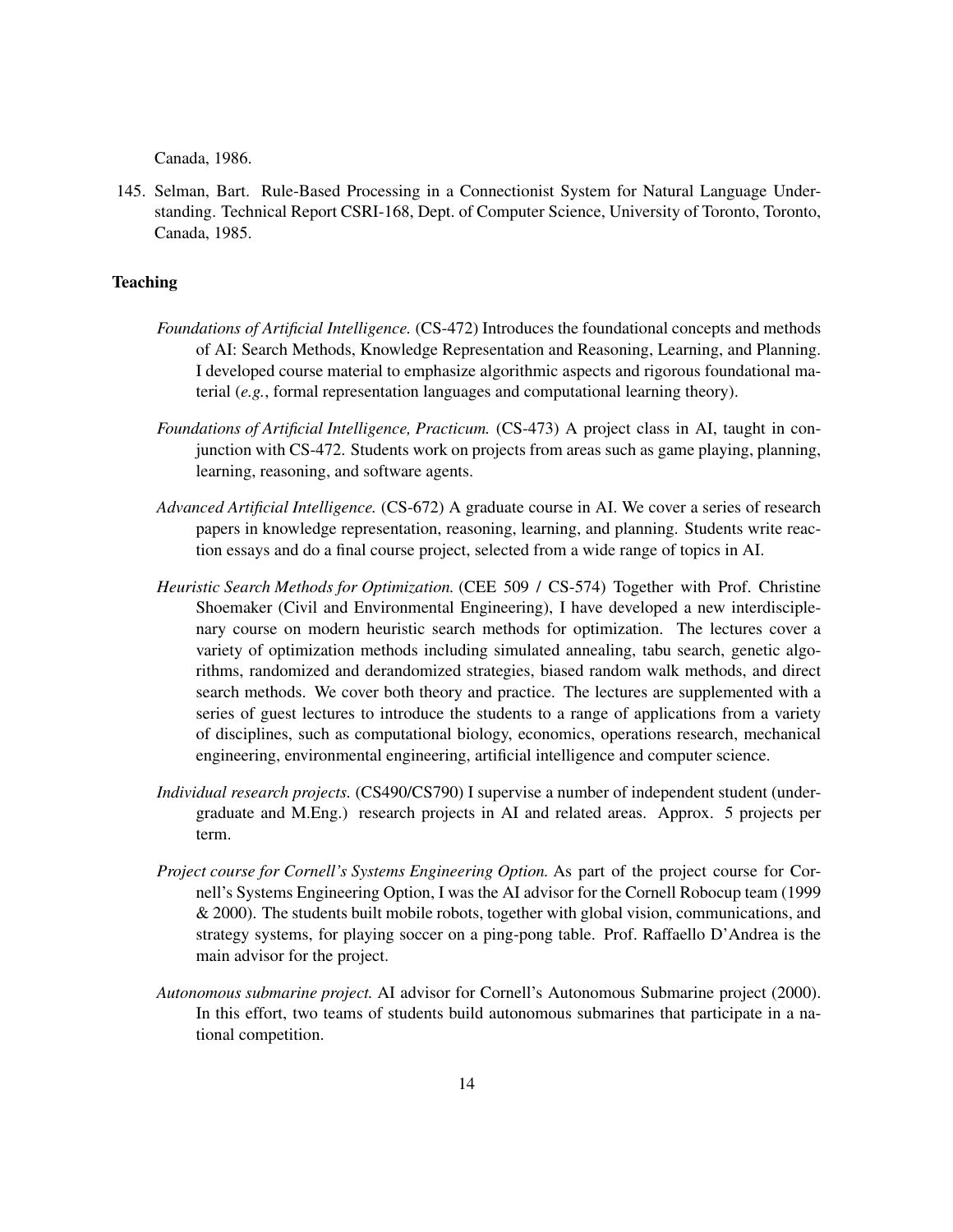*NASA SHARP Plus program.* Mentor for the NASA SHARP Plus program (Quality Education for Minorities Network).

# Invited Talks

*Conferences / Symposia*: *Going Beyond NP: New Challenges in Inference Technology*, Statistical Mechanics and Unsatisfiability, Stockholm, Sweden, May 2012; *Solving Large-Scale Computational Problems Using Insights From Statistical Physics*, Princeton Plasma Physics Laboratorium (PPPL) Colloquium Series, Princeton, NJ, Febr. 2012; *Non-DPLL Approaches to Boolean SAT Solving*, First International SAT/SMT Solver Summer School, MIT, Cambridge, MA, June 2011; *Going Beyond NP: New Challenges in Inference Technology*, Catalan AI Conference (CCIA 2011), Lleida, Spain, 2011; *Combining Probabilistic and Logical Inference Methods*, Statistical Relational AI (Star AI), San Jose, CA, August 2011; *AI 2010: Wall-e or Rise of the Machines?*, Panel at South by South West (SXSW-10) Interactive, Austin, TX, March 2010; *Computational Sustainability,* Yahoo! Open Cirrus Summit, Sunnyvale, CA, January 2010; *Sampling and Model Counting,* Constraint Programming and Optimization '09, El Paso, TX, Nov. 2009; *Probabilistic and Logical Methods for Model Counting and Sampling,* Physics of Algorithms '09, Sante Fe, NM, Sept. 2009; *AAAI Study on Long-Term AI Futures*, co-moderator, IJCAI-10 panel, July 2009; *Combinatorial Problems (series of three lectures; Finding Solutions, Counting and Sampling Solutions, and The Next Level of Complexity)*, 2nd Asian-Pacific School on Statistical Physics and Interdisciplinary Applications, Collective Dynamics and Information Systems Program (KITPC-08), Kavli Institute of Theoretical Physics, Chinese Academy of Sciences, Beijing, China, March 2008; *The Synthesis of Probabilistic and Logical Inference Methods,* Colloquium, Microsoft Research New England, Cambridge, MA, April 2008; *Satisfied by Message Passing: Probabilistic Techniques for Combinatorial Problems,* (invited tutorial with Lukas Kroc and Ashish Sabharwal), LION-3, Trento, Italy, Jan., 2008; *Planning as Satisfiability: A Survey*, Symbolic Computation for Constraint Satisfaction Problems, Washington, DC, Nov. 2008; *Satisfied by Message Passing: Probabilistic Techniques for Combinatorial*, (invited tutorial, with Lukas Kroc and Ashish Sabharwal) 23rd Conf. on Artificial Intelligence (AAAI-08), Tutorial Forum, Chicago, IL, July 2008; *Beyond Traditional SAT Reasoning: QBF, Model Counting, and Solution Sampling*, (invited tutorial with Ashish Sabharwal) 22nd Conference on Artificial Intelligence (AAAI-07), Tutorial Forum, Vancouver, BC, Canada, July 2007 *Quantified Boolean Formula (QBF) Reasoning,* (with Carla Gomes and Ashish Sabharwal) Tutorial for DARPA program planning, Washington, DC, Feb. 2007 *The Convergence of Logical and Probabilistic Reasoning*, Nineteenths International Joint Conference on Artificial Intelligence (IJCAI-05, plenary talk), Edinburgh, Scotland, August 2005; *Advances in Large-Scale Reasoning Systems*, Biennial Israeli Symp. on the Foundations of AI (BISFAI-05, plenary talk), Haifa, Israel, June 2005; *Algorithmic Adventures at the Interface of Computer Science, Statistical Physics, and Combinatorics*, Tenth Intl. Conference on the Principles and Practice of Constraint Programming (CP-04, plenary talk), Toronto, Canada, August 2004; *Phase Transitions and Algorithm Design*, Annual Meeting American Assoc. for the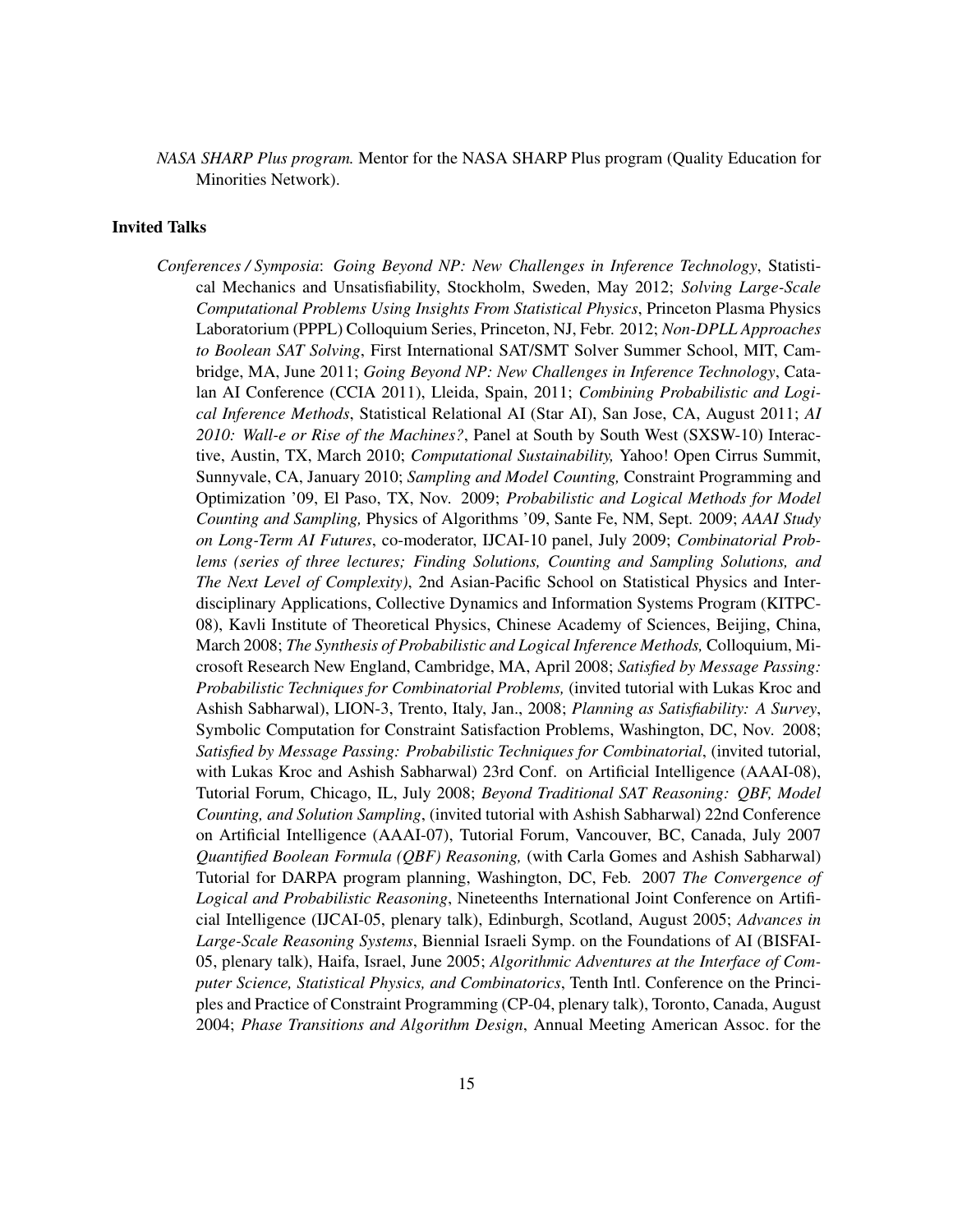Advancement of Science (AAAS-04), Symposium on Phase Transitions, Seattle, WA, 2004; *Recent Advances in Fast Large-Scale Reasoning Methods*, Second International Workshop on Bounded Model Checking (BMC-04, plenary talk), Boston, MA, 2004; *Recent Advances in Fast Large-Scale Reasoning Methods*, Fifth Metaheuristic International Conference (MIC-03, plenary talk), Kyoto, Japan, August 2003; *Phase Transitions in Combinatorial Problems*, Phase Transitions and Algorithmic Complexity, Institute for Pure and Applied Mathematics, UCLA, May 2002; *Recent Advances in Combinatorial Search*, The Sante Fe Institute, Sept. 2001; *Connections Between Statistical Physics and Computer Science*. Advances in Solid State Physics, meeting in honor of Nobel Laurate Philip Anderson, Aspen, Co., January 2000; *Recent Progress in Propositional Reasoning Methods.* IEEE Symposium on Logic in Computer Science (LICS-00, plenary talk), Santa Barbara, California, USA, June, 2000. *Satisfiability Testing: Theory and Practice.*; DIMACS Symposium on "Faster Exact Solutions for NP-Hard Problems", Princeton, NJ, Febr. 2000; *Challenge Problems for Planning and Reasoning*. Australian National Conference on Artificial Intelligence, Australia, July 1998 (plenary talk); *Advances in Propositional Reasoning and Search.* Natl. Program on Automated Deduction, Germany, July 1998 (plenary talk); *Satisfiability Testing: Theory and Practice*. Theory Day, Univerity of Ottawa, Ottawa, Sept. 1997; *Resource Tradeoffs in Planning, Reasoning, and Search*. AAAI Fall Symposium on Flexible Computation, Boston, MA, Oct. 1996 (plenary talk); *Stochastic Search and Phase Transitions: AI Meets Physics*. Fourteenth International Joint Conference on Artificial Intelligence (IJCAI-95, plenary talk), Montreal, Canada, 1995; *Agent Amplified Communication*. Fifteenth IEEE International Conference on Distributed Computing Systems, Vancouver, Canada, May 1995; *Satisfiability Testing*. Natl. Conference on Operations Research (TIMS/ORSA, Satisfiability cluster), 1994; *Bridging the Gap Between Theory and Practice in Knowledge Representation and Reasoning*. Fourth South American Congress on Artificial Intelligence, Caracas, Venezuela, Oct. 1994 (plenary talk); *Local Search Strategies for Satisfiability Testing*. Intl. Symp. on Mathematics and Artificial Intelligence, Jan. 1994; *Satisfiability Testing: Results and Challenges*. Second DIMACS Algorithm Implementation Challenge, Oct. 1993; *Stochastic Inference*. National Conference on Operations Research (TIMS/ORSA, Constraints and satisfiability cluster), April 1993; *Hard Problems for Simple Default Logics*. Intl. Joint Conference on Artificial Intelligence (*IJCAI-89*), August 1989; *The Tractability of Path-Based Inheritance*. Intl. Symp. on Mathematics and Artificial Intelligence, Jan. 1990.

*Universities*: Univerity of Texas, Austin (Colloquium 2012); Carnegie Mellon University (CMU Intelligence Seminar, 2011); Cornell University (Physics Colloquium, 2010); Helsinki University of Technology (TKK), (Colloquium, 2008); Washington University, St. Louis, (Colloquium, 2008); University of Rochester (Colloquium 2007); University of Illinois at Chicago (Distinguished Lecturer Seminar Series, 2007); University of Washington (AI Seminar Series, 2004); University of Waterloo (CS Seminar Series, 2004); City University of New York (CS Colloquium, 2004); Sante Fe Institute (Seminar Series, 2004); Carnegie-Mellon University (AI Seminar Series, 2003); Dept. of Physics, Mich. State Univ. ("Science At The Edge" Colloquium Series 2003); Univ. of Kentucky (Distinguished Lecturer Series 2002); Stanford University (Broad Area Colloq., March 2001); Univ. of Southern California (March 2000);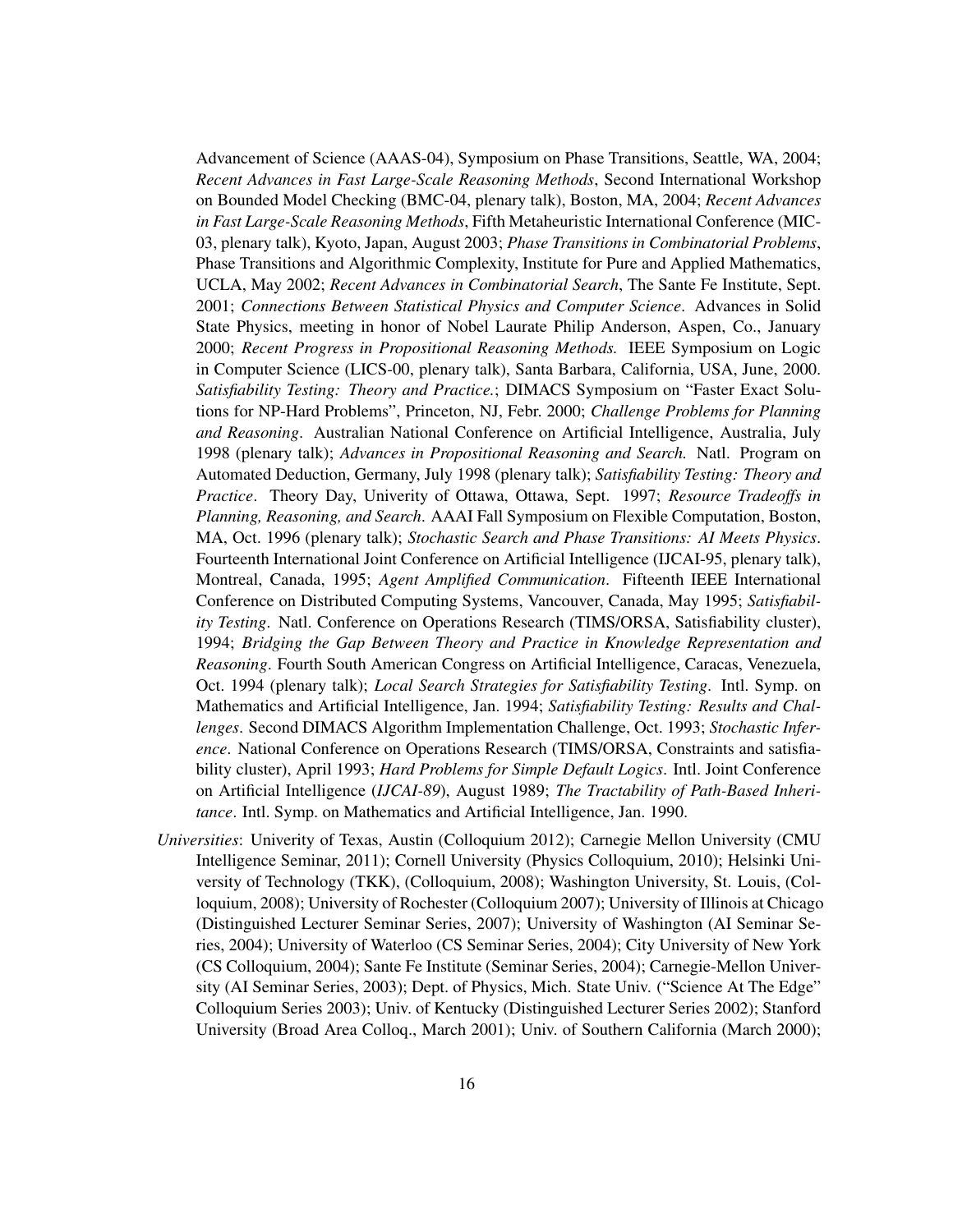Univ. of California at San Diego (Distinguished Lect. Series, Jan. 2000); Massachusetts Institute of Technology (AI Colloq. Series, Dec. 1999); University of Alberta (1999); Cornell Univ. (1997); University of Washington (1997); Princeton University (CS Colloq. 1996): Carnegie-Mellon University (1996); Univ. of Toronto (CS Colloq., 1996); Johns Hopkins (1995); Univ. of Pennsylvania (Distinguished Lect. Series, 1995); Univ. of Paris IV (Distinguished Lect. Series, 1995); Beijing University (Distinguished Lect. Series, 1995); Stanford University (1995); Univ. of California at Berkeley (1994); Univ. of California at Los Angeles (1994); Univ. of Rochester (CS Colloq., 1994); Univ. of British Columbia (1993); Columbia University (CS Colloq., 1993); Courant Institute (CS Colloq., 1993); Univ. of Lisbon (1993); Univ. of Marseille (1993); York University (Distinguished Lecture Series, 1993); Harvard University (CS Colloq., 1995); M.I.T. Artificial Intelligence Lab (1992); University of Washington (1991); Harvard University (CS Colloq., 1991); Univ. of Washington (1991); Univ. of Linköping (1991); Brown University (CS Colloq., 1990); Columbia University (CS Colloq., 1990); Univ. of British Columbia (1990); Univ. of California at San Diego (1990); Univ. of Illinois at Urbana-Champaign (1990); Univ. of California at Los Angeles (1989); Univ. of Waterloo (1989).

*Industry*: Microsoft Research, AT&T Bell Laboratories (CS seminar; physics seminar), German Inst. for AI Research, NEC Research (Princeton), Siemens Research Center, SRI International, Xerox Parc.

### Employment History

| Since July 1997     | Associate Professor, Computer Science Dept., Cornell University (re-<br>ceived tenure in 2000; promoted to Full in 2005).                   |
|---------------------|---------------------------------------------------------------------------------------------------------------------------------------------|
| Dec. 1990–June 1997 | Research Scientist, Artificial Intelligence Principles Research Depart-<br>ment, AT&T Bell Laboratories. Director: Ron Brachman.            |
| Summer 1989         | Course Instructor for "Applications of Computer Programming" at the<br>University of Toronto.                                               |
| 1986–1989           | Teaching Assistant at the University of Toronto. Courses included: Pro-<br>gramming methodology, Discrete mathematics for computer science, |
| Patents             | Data processing, and Computer organization.                                                                                                 |

- "Optimization of Information Bases", US patent issued Nov. 1993 (joint with Henry Kautz). The patent concerns techniques for speeding query answering in data bases or knowledge bases by first creating an approximation of the data base or knowledge base.
- "Message Filtering Techniques"US patent issued April, 1997 (joint with Henry Kautz and Al Milewski). The patent gives the design of a software agent platform for enhanced person-toperson communication and expertise location based on a notion of referral chaining.
- "Methods and Apparatus for Constraint Satisfaction", US patent issued June 1997 (joint with Henry Kautz). The patent concerns a method for dynamically adjusting the weights on constraints to increase the efficiency of local search methods.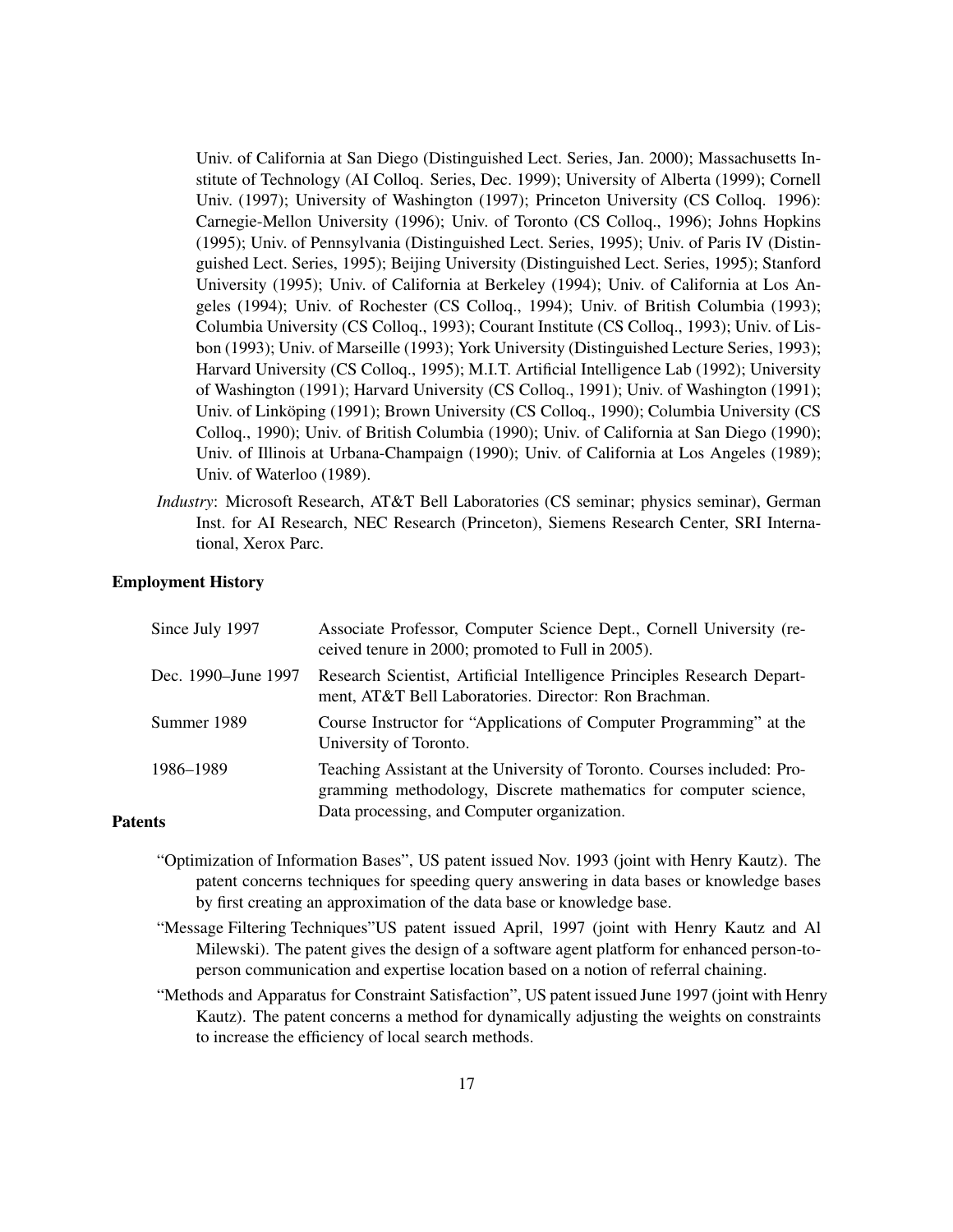"A Software Agent Architecture", US patent filed in Feb. 1994 (joint with Michael Coen, Henry Kautz, and Steven Ketchpel). The patent gives a design for an email-based agent platform.

#### **Grants**

NSF, Co-PI Investigator — Computational Sustainability: Computational Methods for a Sustainable Environment, Economy, and Society, Expeditions in Computing. (2008-2013). \$10M.

NSF, PI — Extending the Reach of SAT Technology: Quantification, Counting, and Sampling. (2007-2010) \$449K.

NSF, co-PI — Harnessing Statistical Physics for Computing and Communication. (2008-2012) Collaborative, Cornell part \$260K.

Kodak and NYS, Co-PI — Computational Intelligence for Print Shop Workflows. (2007–2008). \$170K.

DARPA, High Performance Reasoning Technology. Joint with Carla Gomes, Christoph Kreitz, and Robert Constable, 2003-2008, \$3,500,000.

NSF, Emerging Communities in Large Linked Networks. Joint with John Hopcroft, 2003-2005, \$350,000.

DARPA, Controlling Computational Cost: Structure, Phase Transitions, and Randomization. Joint with Carla Gomes, 2000-2004, \$1,621,041.

NSF, 2000-2004, \$450,000.

DARPA, Principled Analysis & Synthesis of Agent Systems Using Tools from Statistical Physics. Joint with Carla Gomes, 2000-2003, \$750,000.

AFOSR MURI, Cooperative Control in Uncertain, Adversarial Environments. Joint with Caltech, MIT, and UCLA. Cornell portion (2001-2006): \$1,000,000.

Alfred P. Sloan Research Fellowship, 1999-2000, \$35,000.

AFOSR DURIP, \$158,000, for 32-node Compute Cluster for a Platform for the Experimental Study of Combinatorial Methods in Planning. Joint with Carla Gomes, 1999–2000, \$158,000.

NSF Faculty Early Career Development Award, Compute-Intensive Methods for Artificial Intelligence. 1998-2003, \$300,000.

# Professional and Service

Advisory Board Member, *Logical Methods in Computer Science*.

Advisory Board Member, *Journal of Artificial Intelligence Research*.

Editorial Board, *Journal on Satisfiability, Boolean Modeling and Computation*.

Editorial Board, *Constraints: An International Journal*.

Editorial Board, *Annals of Mathematics and Artificial Intelligence*.

Associate Editor, *Journal of Artificial Intelligence Research* (1996–2000).

Advisory board, *7th Int. Conf. on Theory and Appl. of Satisfiability Testing (SAT-04)*.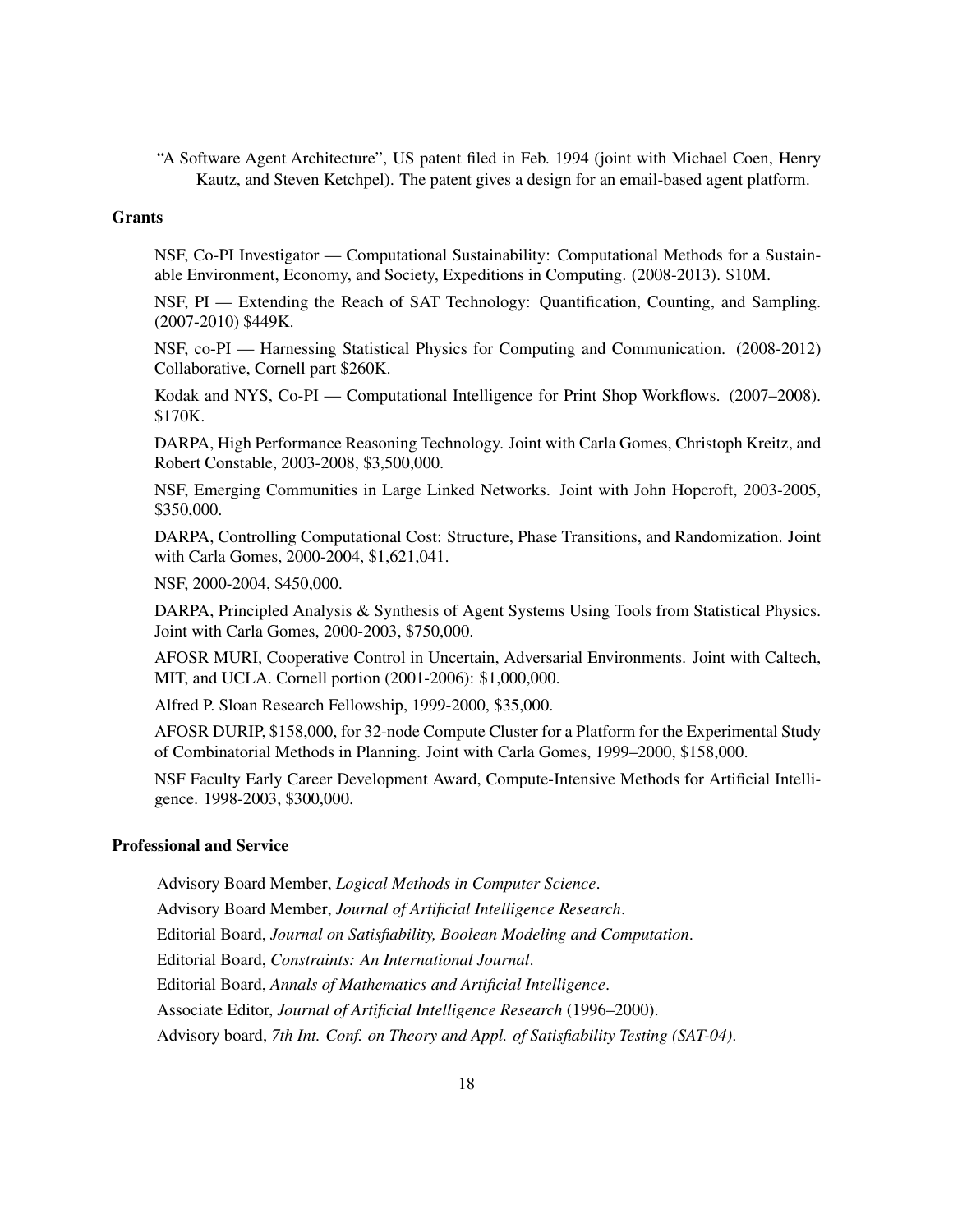Chair, ACM Distinguished Dissertation Award committee (2010). Committee member ('06-'10). Chair Learning and Intelligent Optimization (LION 3), Trento, Italy, 2009.

- co-Director, Summer School on Statistical Physics and Probabilistic Methods in Computer Science, Intl. Centre for Theoretical Physics, Trieste, Italy, August 2002.
- Program co-Chair Fourth International Symposium on the Theory and Applications of Satisfiability Testing (SAT-2001), Boston, MA, 2001.
- Program co-Chair of the Seventh International Conference on Knowledge Representation and Reasoning (KR-00), Berkenridge, CO, April 2000.
- Member Executive Council of the *American Association of Artificial Intelligence (AAAI)* (1999- 2002).
- Editor, Special Issue of *Theoretical Computer Science* on the Boolean Satisfiability Problem (2001).
- Editor, Special Issue of the *Annals of Mathematics and Artificial Intelligence* with selected papers from *Math&AI-00* (to appear).
- Editor, Special Issue of the *Annals of Mathematics and Artificial Intelligence* with selected papers from *Math&AI-96*, June 1998.
- Program Chair, Fourth International Symposium on Mathematics and Artificial Intelligence, Jan. 1996.
- Member, ACM Working Group on Strategic Dirs. in Artificial Intelligence, Boston, MA, 1996.

Member, Editorial Board, special issue of *Connection Science* on Natural Language, 1988.

- Member, DARPA Future Directions Study Group (ISAT) , Study on Probabilistic Methods in Computational Systems and Infrastructure, Woodshole, MA, August 1999.
- Program Committees: AAAI-12; UAI-12; SAT-12; AAAI-11; IJCAI-11; AAMAS-10; ICAPS-10; AAAI-10; UAI-09; IJCAI-09; SAT-08; AAAI-08; AAAI-07; IJCAI-05; AAAI-05; ICAPS-05; KR-04; SAT-04; ICAPS-03; IJCAI-03; The 18th Natl. Conf. on Artificial Intelligence (AAAI-02); Symp. on Abstraction, Reformulation and Approximation (SARA-02); Computational Logic 2002; The 17th Natl. Conf. on Artificial Intelligence (AAAI-00); The 16th Conf. on Uncertainty in Artificial Intelligence (UAI-00); The 14th European Conference on Artificial Intelligence (ECAI-00); Symp. on Abstraction, Reformulation and Approximation (SARA-00); Computational Logic 2000 (CL2000); The 16th Natl. Conf. on Artificial Intelligence (AAAI-99); The 16th Intl. Joint Conf. on Artificial Intelligence (IJCAI-99); The 5th Intl. Conf. on Principles and Practice of Constraint Programming (CP-99); AAAI Fall Symposium on Question Answering System (1999); The 15th Natl. Conf. on Artificial Intelligence (AAAI-98); The 13th European Conference on Artificial Intelligence (ECAI-98); The 4th Intl. Conf. on Artificial Intelligence Planning Systems (AIPS-98); Symp. on Abstraction, Reformulation and Approximation (SARA-98); The 6th Int. Conf. on Principles of Knowledge Representation and Reasoning (KR-98); The 8th intl. Conf. on Artificial Intelligence: Methodology, Systems, Applications (AIMSA-98); The 15th Intl. Joint Conf. on Artificial Intelligence (IJCAI-97); The 14th Natl. Conf. on Artificial Intelligence (AAAI-97); The 13th Natl. Conf. on Artificial Intelligence (AAAI-96); The 14th Intl. Joint Conf. on Artificial Intelligence (IJCAI-95); The 12th Natl. Conf. on Artificial Intelligence (AAAI-94); The 4th Intl. Conf. on Principles of Knowledge Representation and Reasoning (KR-94); The 11th Natl.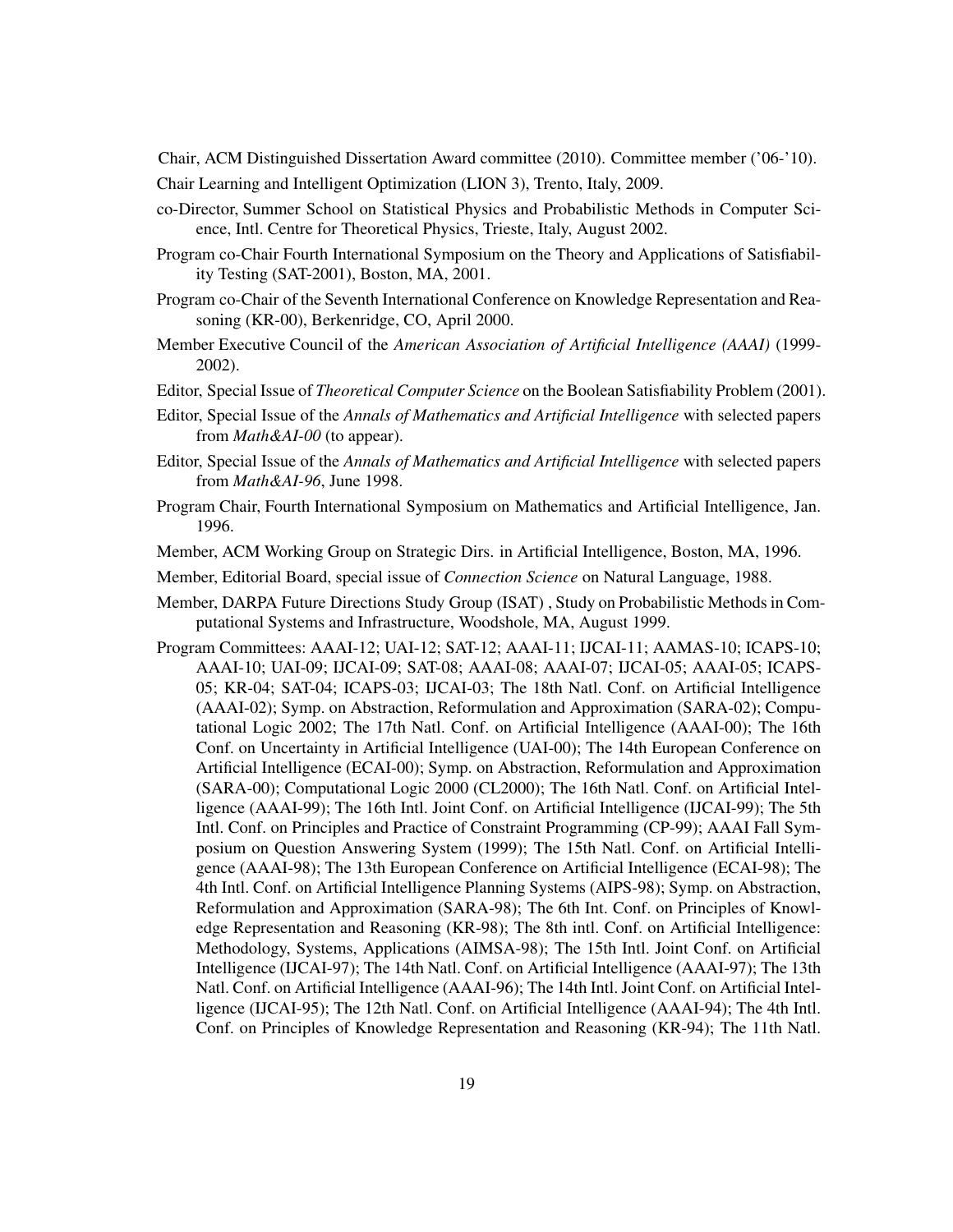Conf. on Artificial Intelligence (AAAI-93); The 10th Natl. Conf. on Artificial Intelligence (AAAI-92). AAAI-94 Workshop on the Empirical Evaluation of Search Methods, Seattle, August 1994 (Chair); The 5th Intl. Conf. on Artificial Intelligence Planning & Scheduling Systems (AIPS-00), Berkenridge, CO, 2000; AIPS-00 Workshop on Analyzing and Exploiting Domain Knowledge for Efficient Planning, Berkenridge, CO, 2000; AIPS-98 Workshop on Constraint-Based Planning, Pittsburgh, PA, 1998; AAAI Fall Symposium Workshop on Recommender Systems, Madison, WI, 1998; AAAI-98 Workshop on Intelligent Agents, Madison, WI, 1998; AAAI-97 Workshop on Constraints and Agents, Providence, RI, 1997; Intl. SAT Competition & Symposium, Beijing, March, 1996 (Chair); ECAI-96 Workshop on Advances in Propositional Deduction, Budapest, 1996; ECAI-97 Workshop on Empirical Methods in AI, Budapest, August, 1997; First Intl. Joint Workshop on AI and OR, Oregon, June, 1995; IJCAI-95 Workshop on Nonmonotonic Reasoning, Montreal, Aug. 1995; AAAI Fall Symposium on Relevance, New Orleans, Nov. 1994; ECAI-94 Workshop on Algorithm Complexity and Commonsense Reasoning, Amsterdam, August 1994; AAAI93 Spring Symposium on AI and NP-hard Problems, Palo Alto, 1993; AAAI Spring Symposium on Knowledge Assimilation, Palo Alto, 1992. AAAI-92 Workshop on the Tractable Reasoning, San Jose, July 1992 (Chair); Workshop on Knowledge Representation and Reasoning, Edmonton, Alberta, June 1988 (Chair).

Chair, AAAI Educational Forum, Natl. Conf. on Artificial Intelligence (AAAI-99), Orlando, Fl.

co-Chair, AAAI Educational Forum, Natl. Conf. Artificial Intelligence (AAAI-98), Madinson, WI. co-Chair, AAAI Educational Forum, *AAAI-97*, Providence, RI, August 1997.

Chair, Panel on Challenge Problems for Artificial Intelligence, *AAAI-96*, Portland, OR, 1996.

- Foreign Advisor for the High Tech Programme of the People's Republic of China, 1995.
- Student advising at Cornell: Yexiang Xue (Ph.D., expected '15), Ronan Le Bras (Ph.D., expected '14), Stefano Ermon (Ph.D., expected '13), Raghu Ramanujan (Ph.D. '12), Lukas Kroc (Ph.D. '10), Yannet Interian (Ph.D., Appl. Math., '07), Ioannis Vetsikas (Ph.D. '06), Wei Wei (Ph.D. '05), Hubert Chen (Ph.D. '04, main advisor: Dexter Kozen), Yi-Cheng Huang (Ph.D. '02), Bhaskar Krishnamachari (Ph.D., ECE '00, main advisor: Steve Wicker).
- Student advising at Bell Labs: Michael Coen, Bram Cohen, Steven Ketchpel, David Mitchell, Charles Musco, and Mehul Shah.
- External examiner (Ph.D.):Felipe Trevizan, CMU; Bryan Silverthorn, UT Austin, 2012; Matti Jarvisalo, Helsinki University of Technology, 2008; Wei Wanxia, Univ. of New Brunswick, 2008; Horst Samulowitz, University of Toronto, 2007; Duc Nghia Pham, Griffith Univ., 2006; Eugene Nudelman, Stanford University, 2005; Frederic Lardeux, Univ. of Angers, France, 2005; Djamal Habel, University of Paris, 2004; Finnegan Southey, University of Waterloo, 2004; Holger Hoos, Darmstadt University of Technology, Darmstadt, Germany, 2000; Yury Smirnov, CMU, Pittsburgh, PA, 1996; Yamine Boufkhad University of Paris, Paris, 1996; Ningchuan Shen, Beijing University, Beijing, China, 1995; Christer Backstrom, Linköping University, Sweden, 1992.
- Reviewer for *Science*, *JACM*, *Artificial Intelligence*, *Computational Intelligence*, *Computational Linguistics*, *Journal of Computation and Logic*, *Connection Science*, *Information Processing Letters*, *IEEE Transactions*, IJCAI, AAAI, CSCSI, ECAI, ACM Diss. Award Series, and NSF.